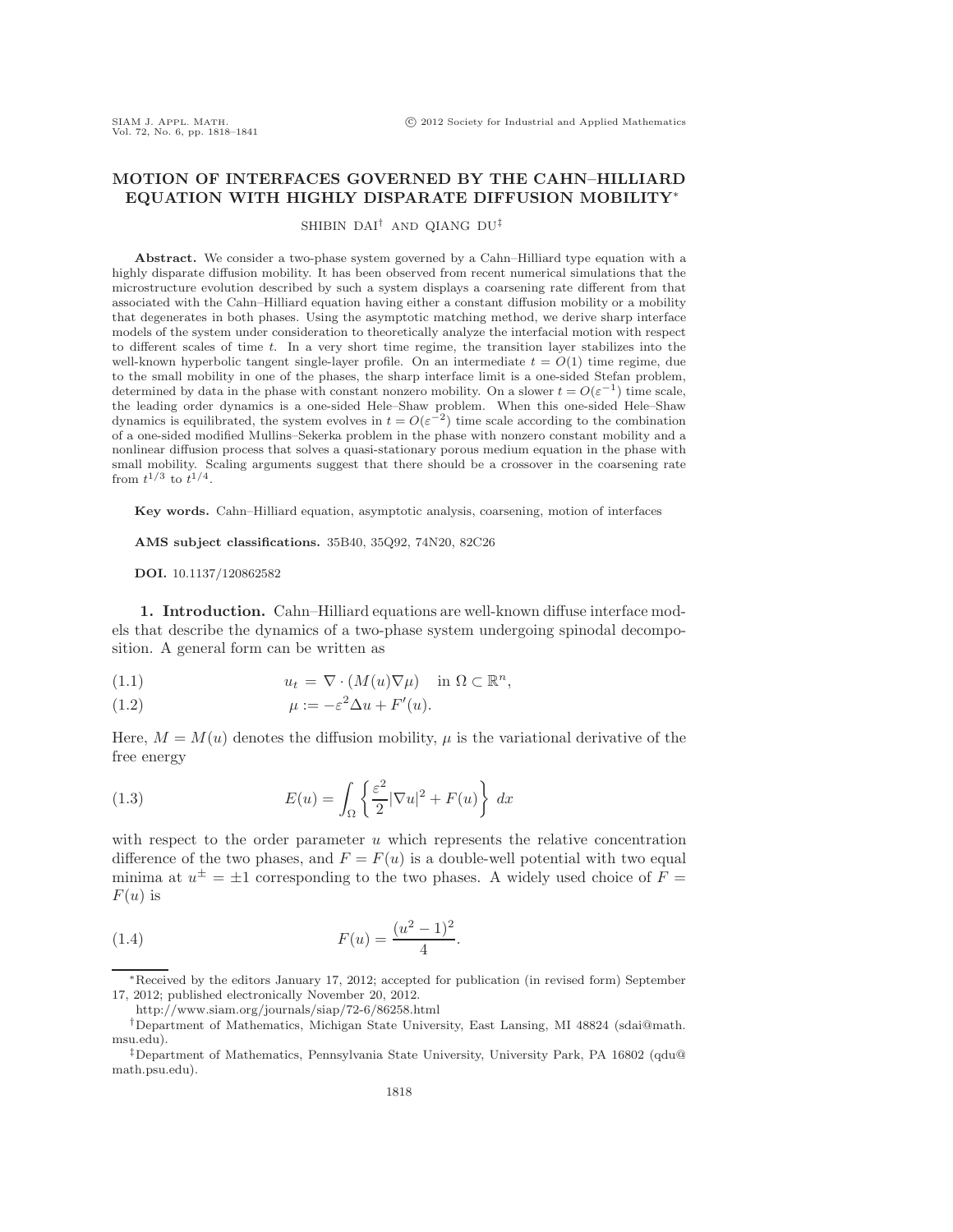Since in general the two phases in the system—for example, the two ingredients in binary alloys, or water and polymer in a water-polymer mixture—have very different physical or chemical properties, it is natural that the values of the diffusion mobility M depend on the phases. And it turns out that the properties of the Cahn–Hilliard equation depend crucially on M.

One feature of Cahn–Hilliard equations is that the underlying system can be used to describe a coarsening phenomenon which refers to an increase of the typical length scales in the spatial structures due to the reduction of the interfacial energy. How such a coarsening process affects the mechanical properties of a material has been a subject of interest in materials science and engineering for a long time. For the Cahn–Hilliard equation, it is often observed that some characteristic length scale  $l$ increases as a power of time, and such power law depends on the diffusion mobility  $M = M(u)$ .

When the diffusion mobility is a constant independent of the phases, the migration of the sharp interface separating the two phases was studied by Pego [13] using formal asymptotic analysis. Let Γ be the interface separating the two phases. Mathematically we take  $\Gamma$  as the zero level set of the order parameter u. Letting  $k_i, i = 1, \ldots, n-1$ , be the principal curvatures of  $\Gamma$  and expanding them in powers of  $\varepsilon$ , we have

$$
(1.5) \t\t k_i = k_{i0} + \varepsilon k_{i1} + \varepsilon^2 k_{i2} + \cdots
$$

and the mean curvature  $\kappa := \sum_{i=1}^{n-1} k_i$  accordingly has an expansion in powers of  $\varepsilon$  of the form  $\kappa = \kappa_0 + \varepsilon \kappa_{01} + \overline{O}(\overline{\varepsilon}^2)$ . Let  $\Omega_{\pm}$  be the regions occupied by the two phases corresponding to  $u = \pm 1$ , respectively. It is shown that in the time scale  $t_1 = \varepsilon t$ , the sharp interface limit of the constant mobility Cahn–Hilliard equation is the Mullins–Sekerka model

(1.6) 
$$
\Delta \mu_1 = 0 \quad \text{in } \Omega \setminus \Gamma,
$$

(1.7) 
$$
\mu_1 = -\frac{S}{|U|} \kappa_0 \quad \text{on } \Gamma,
$$

(1.8) 
$$
V = -\frac{1}{|U|} [\partial_{\mathbf{n}} \mu_1]_{-}^{+} \text{ on } \Gamma.
$$

Here  $\kappa_0 := k_{10} + \cdots + k_{n-1,0}$  is the leading order of the mean curvature of Γ. The orientation of Γ is so that  $\kappa_0 > 0$  when the center of curvature lies in  $\Omega_-\,$ . V is the normal velocity of Γ, positive when Γ migrates toward  $\Omega_{+}$ . The jump of flux  $[\partial_{\bf n}\mu_1]^+ = {\bf n} \cdot (\nabla \mu_1^+ - \nabla \mu_1^-)$ , where **n** is the normal pointing toward  $\Omega_+$ . The constants

(1.9) 
$$
S = \int_{-\infty}^{\infty} U'(z)^2 dz, \quad [U] = \int_{-\infty}^{\infty} U'(z) dz
$$

with

(1.10) 
$$
U(z) = \tanh \frac{z}{\sqrt{2}}
$$

being the transition-layer profile.

The Mullins–Sekerka model possesses a property of scaling invariance (see, e.g.,  $[4, 5, 14]$ . Taking  $M_1, X, T_1$  as typical scales for the chemical potential, length, and time, respectively, we rescale  $\mu_1, x$ , and  $t_1$  so that

(1.11) 
$$
\mu_1 = M_1 \hat{\mu}_1, \quad x = X \hat{x}, \quad t_1 = T_1 \hat{t}_1.
$$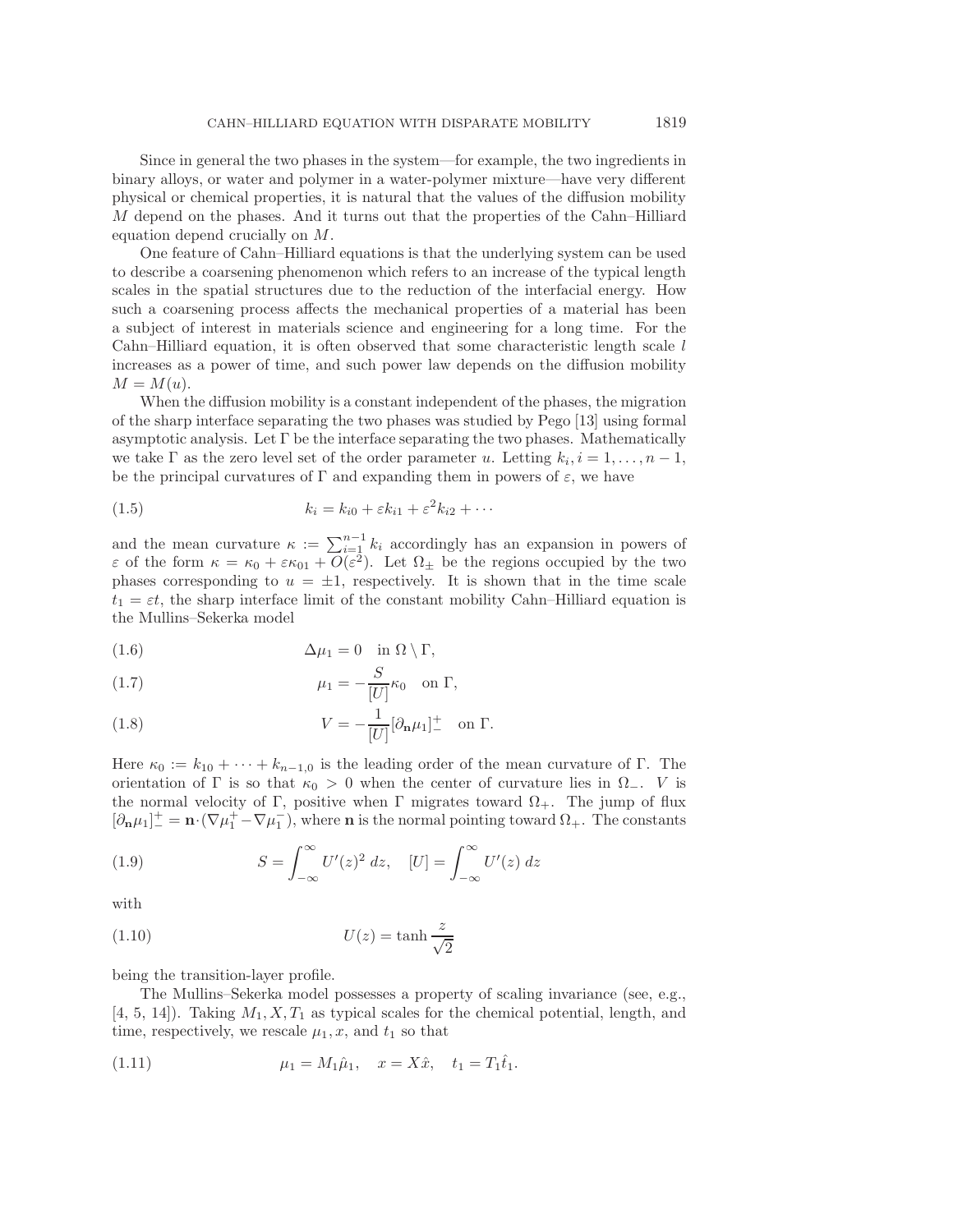Then

(1.12) 
$$
\kappa_0 = \frac{1}{X}\hat{\kappa}_0, \quad V = \frac{X}{T_1}\hat{V}, \quad [\partial_{\mathbf{n}}\mu_1]_-^+ = \frac{M_1}{X}[\partial_{\mathbf{n}}\hat{\mu}_1]_-^+
$$

and  $(1.6)$ – $(1.8)$  becomes

(1.13) 
$$
\Delta \hat{\mu}_1 = 0 \quad \text{in } \Omega \setminus \Gamma,
$$

(1.14) 
$$
M_1 \hat{\mu}_1 = -\frac{1}{X} \frac{S}{[U]} \hat{\kappa}_0 \text{ on } \Gamma,
$$

(1.15) 
$$
\frac{X}{T_1}\hat{V} = -\frac{M_1}{X}\frac{1}{[U]}[\partial_{\mathbf{n}}\hat{\mu}_1]_{-}^{+} \text{ on } \Gamma.
$$

If we take  $M_1 = X^{-1}$  and  $T_1 = X^3$ , then (1.13)–(1.15) has exactly the same form as (1.6)–(1.8). This scaling invariance indicates that the Mullins–Sekerka model generically exhibits a spatial-temporal power law relation  $X \sim c_1 T_1^{1/3}$ . (For the relation between scaling invariance and spatial-temporal power law relation, see, e.g., [14].) Consequently in the time regime  $t_1 = \varepsilon t$ , the constant mobility Cahn–Hilliard equation exhibits a coarsening rate  $l \sim c_1 t_1^{1/3}$ , where l is a characteristic length scale. Such a 1/3 power law was observed in experiments and numerical simulations [7, 11, 15], although discrepancies were also observed. For instance, based on two-dimensional numerical simulations, [8] reported a very sensitive dependence of the coarsening rate on the type of data with transient exponents ranging from  $1/6$  to  $1/3$ .

The case where M is degenerate in both phases, e.g.,  $M(u)=1-u^2$ , was studied by Cahn, Elliott, and Novick-Cohen [3] for a double-well potential

(1.16) 
$$
\hat{F}(u) = \frac{\theta}{2} \left( (1+u) \ln(1+u) + (1-u) \ln(1-u) \right) + \frac{1}{2} (1-u^2).
$$

Apparently  $\hat{F}$  is different from (1.4) as  $\hat{F}$  is not smooth at  $u = \pm 1$ .  $\hat{F}$  has two equal minima at  $\pm \beta(\theta)$ , where  $\beta(\theta)=1 - \hat{\mathcal{R}}(\theta)$  and  $\hat{\mathcal{R}}$  is a small term depending on  $\theta$ .

Under some assumptions on the behavior of the solution and on  $\theta$ , they found that in the time scale  $t_2 = \varepsilon^2 t$ , the sharp interface limit of the degenerate mobility Cahn–Hilliard equation is the surface diffusion equation

$$
(1.17) \t\t V = -c\Delta_s \kappa_0,
$$

where c is a constant and  $\Delta_s$  is the Laplace–Beltrami operator on Γ. Again, scaling arguments indicate a coarsening rate of  $l \sim c_2 t_2^{1/4}$  for the degenerate mobility Cahn–Hilliard equation. Such a rate has also been observed in numerical simulations. Similar computational findings on the degenerate mobility Cahn–Hilliard equation with double-well potential of the form  $(1.4)$  can also be found in  $[17]$  and the references cited therein. In [2], it is suggested by heuristic argument that, at least for the smooth double well potential  $F$  in  $(1.4)$ , even though the mobility is degenerate in both phases, there is a weaker diffusion process—which is called subdiffusion in [2]—in both phases that contributes to the coarsening process with a 1/4 power law.

In [16], numerical simulations were performed for the case that the mobility is highly disparate, that is,  $M(u) = O(1)$  in  $\Omega_+$  while it is very small in  $\Omega_-$ . To analyze the coarsening kinetics, several approaches are used in [16] to determine the average length scale as a function of time  $t$ , including the temporal structure function, the pair correlation function, and the direct counting of particle sizes in real space. Based on these computational results, it is observed that in this situation, if a power law is assumed, data fitting suggests that the coarsening rate is  $l \sim t^{1/3.3}$  at the time scale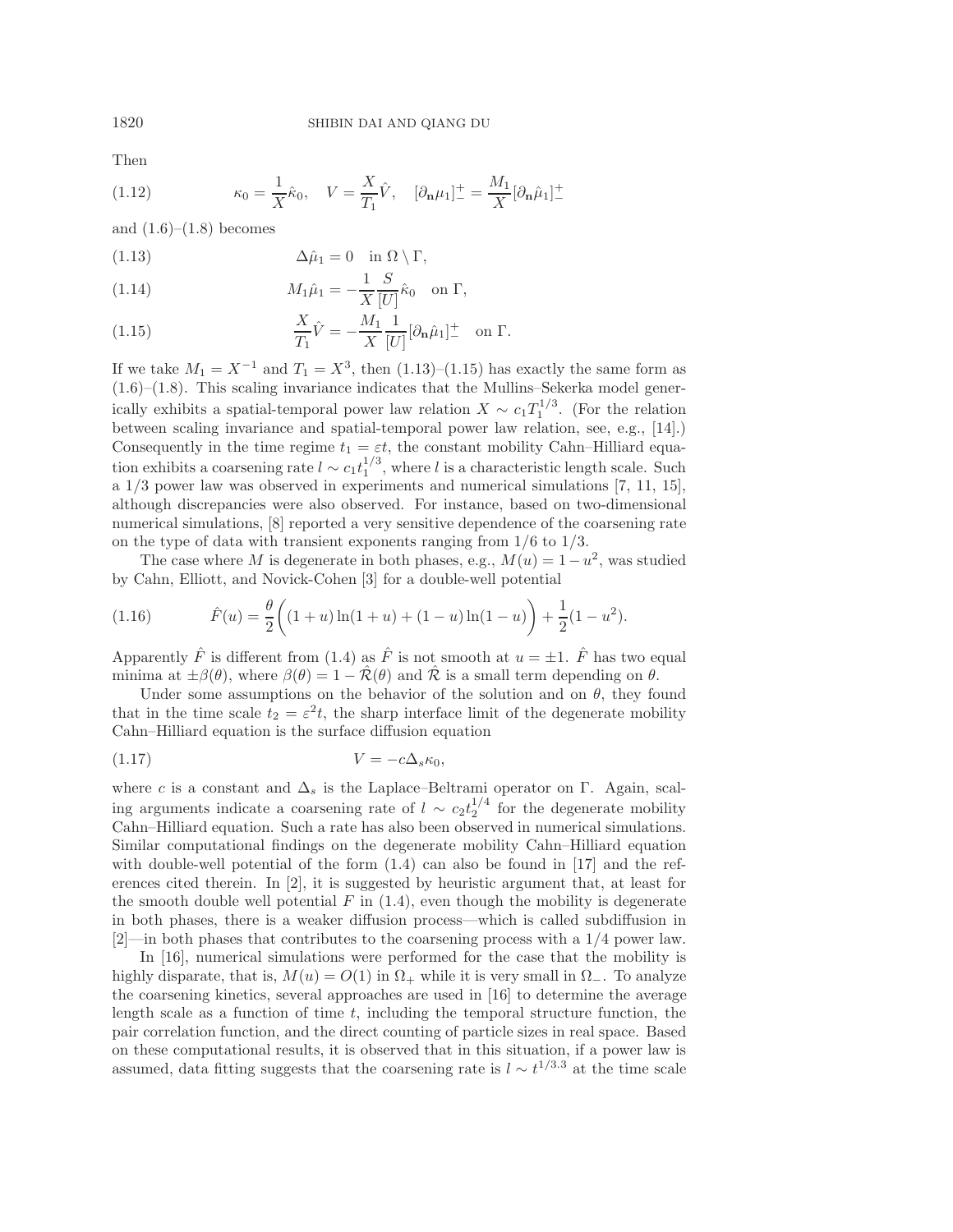that the microstructure can be numerically resolved. This numerically estimated power is quite unusual. It is the objective of this paper to conduct some theoretical analysis of this observation. Our analysis not only gives a good explanation to the claims made in [16] but also offers new insight into the dynamics of microstructure evolution in two-phase systems. Since  $u = \pm 1 + O(\varepsilon)$  in  $\Omega_{\pm}$ , for simplicity we take

(1.18) 
$$
M(u) = 1 + u = \begin{cases} 2 + O(\varepsilon) & \text{in } \Omega_+, \\ O(\varepsilon) & \text{in } \Omega_-. \end{cases}
$$

By studying the motion of the interface using asymptotic analysis, we show that if a power law relation is expected, then in the time scale  $t_1 = \varepsilon t$ , it is possible for a relation  $l \sim C_1 t_1^{1/3}$  to hold in an early period.

Afterward, because of the degeneracy of the diffusion mobility, if some regions that are subsets of  $\Omega_+$  are disjoint from other regions of  $\Omega_+$ , the evolution of these regions will be isolated from the rest of the system, causing the  $t_1$  dynamics to slow down and equilibrate, while other nonisolated regions of  $\Omega_{+}$  still evolve under nontrivial  $t_1$ dynamics.

One interesting case is when  $\Omega_{+}$  is a minor phase occupying a small fraction of the system. In this case  $\Omega_{+}$  breaks into a collection of disjoint components of various sizes. After the  $t_1$  evolution of each component is equilibrated, the system coarsens in the  $t_2 = \varepsilon^2 t$  time scale with a coarsening rate  $l \sim C_2 t_2^{1/4}$ .

So in the coarsening dynamics, there is in fact a transient behavior. But because of the complexity of the system, it is very difficult to numerically observe this transition. So the unusual power law in [16] may be attributed to the fact that in general we may not expect a simple power law relation in the time regime in which the numerical simulations were performed.

**2. Main results.** In this section we summarize the main results of this paper.

Using asymptotic matching methods we study the motion of the interface in early, intermediate, and late time scales. We find that the leading order of the transition layer is equilibrated on the time scale  $T_2 = t/\varepsilon^2$  and  $T_1 = t/\varepsilon$  into the well-known profile given in (1.10). During this process, the leading order of the initial value away from the interface is preserved.

On the time scale  $t = O(1)$ , the evolution of the interface is determined by a one-sided Stefan problem,

(2.1) 
$$
\partial_t u_0 = \nabla \cdot ((1 + u_0) \nabla \mu_0), \quad \mu_0 = F'(u_0) \text{ in } \Omega_+,
$$

(2.2)  $u_0^{\pm} = \pm 1$  on  $\Gamma$ ,

(2.3) 
$$
V = -\partial_{\mathbf{n}}\mu_0^+.
$$

We call this a one-sided problem because the normal velocity of the interface is determined solely by data in  $\Omega_{+}$ .

In a later time scale  $t_1 = \varepsilon t$ , the interfacial motion follows a one-sided Hele–Shaw problem,

$$
\Delta \mu_1 = 0 \quad \text{in } \Omega_+,
$$

(2.5) 
$$
\mu_1 = -\frac{S}{[U]} \kappa_0 \quad \text{on } \Gamma,
$$

(2.6) 
$$
V = -\partial_{\mathbf{n}}\mu_1^+ \quad \text{on } \Gamma,
$$

where the constants S and [U] are given in (1.9). The contribution from data in  $\Omega$ <sub>−</sub>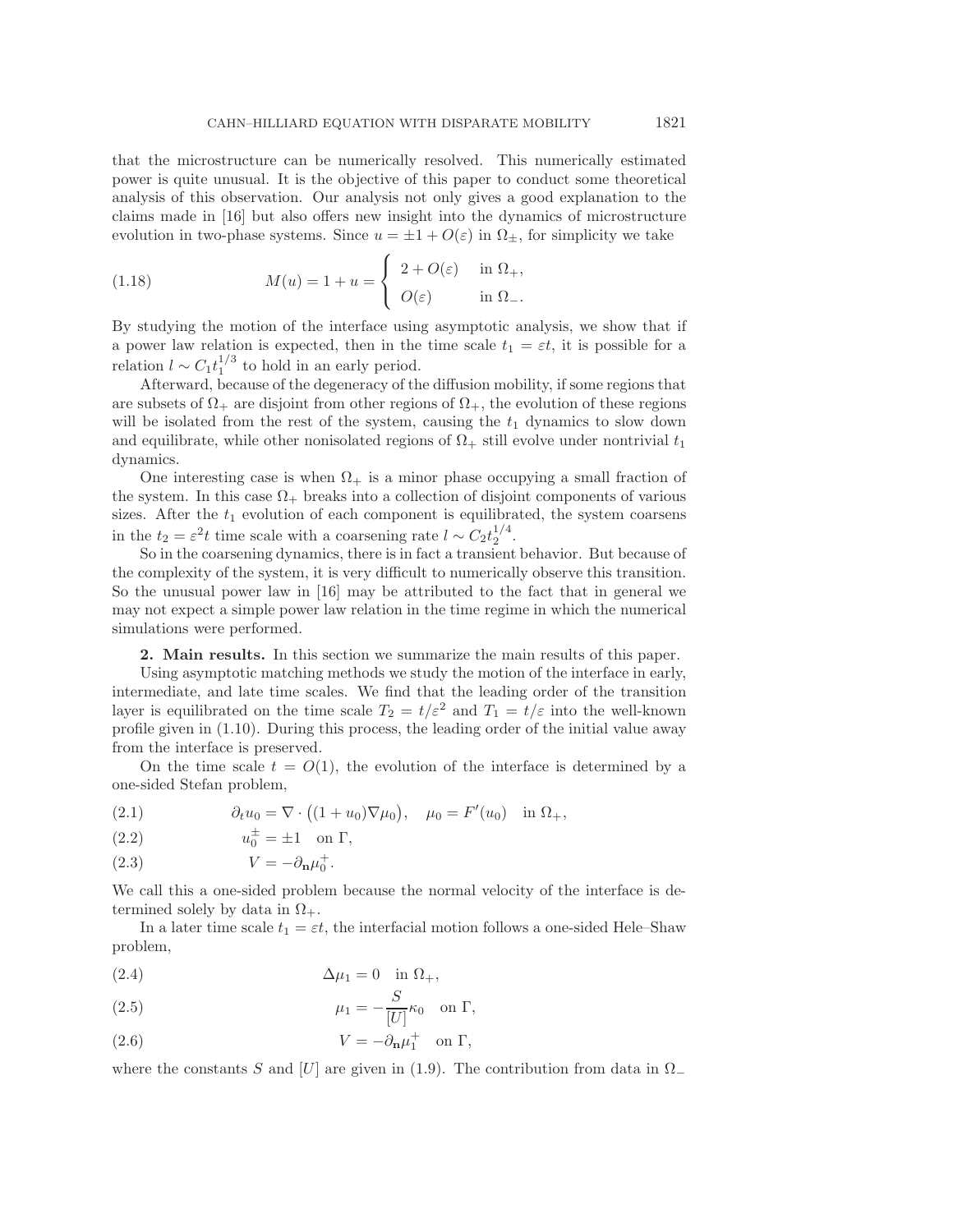is an  $O(\varepsilon)$  correction of the normal velocity, which also includes a surface diffusion process. We do not analyze the details of this correction because of the lack of an explicit expression.

Note that in [10], Glasner derived a diffuse-interface model for the one-phase Hele–Shaw flow. His model is very similar to our Cahn–Hilliard equation with highly disparate diffuse mobility. Our derivation of  $(2.4)$ – $(2.6)$  is also consistent with that given in [10].

As for the coarsening rate, we need a careful scaling argument. In the  $t_1$  time scale, notice that  $(2.4)–(2.6)$  is invariant under the scaling  $(1.11)$  with  $M_1 = X^{-1}$ and  $T_1 = X^3$ , similar to the Mullins–Sekerka model (1.6)–(1.8), so we may expect a length-time relation  $l \sim C_1 t_1^{1/3}$ , provided V remains a dominating  $O(1)$  quantity.

However, the one-sided feature of  $(2.4)$ – $(2.6)$  has a distinct effect. Generically, if  $\Omega_{+}$  breaks into several disjoint components, then each component is isolated from the others and evolves independently of the others, according to the one-sided Hele– Shaw problem  $(2.4)$ – $(2.6)$ , unless collisions of these components occur. This becomes apparent when  $\Omega_+$  is a small fraction of the total system.

Consequently, for some disjoint components of  $\Omega_{+}$ , the evolution of their boundaries are "localized" and can slow down so that V becomes small, literally making the normal velocity an  $O(\varepsilon)$  quantity. This can happen in a short period of time, especially if the disjoint components are close to spheres and also for numerical simulations when  $\varepsilon$  is in fact not too small.

Assume  $\Omega_{+}$  is a collection of disjoint components. When the  $O(1)$  order dynamics in  $t_1$  time scale equilibrates, we need to study the evolution of the interface in  $t_2 = \varepsilon^2 t$ time scale. Since the leading order  $t_1$ -dynamics is equilibrated, the leading order mean curvature  $\kappa_0$  of each component becomes a constant. Consequently the surface diffusion effect disappears as the leading order  $t_1$ -dynamics equilibrates.

It turns out that the evolution in the  $t_2$  time scale is driven by a diffusion process in  $\Omega_{+}$  involving the first order correction of the mean curvature and a nonlinear diffusion process in  $\Omega$ <sub>−</sub> which solves a quasi-stationary porous medium equation. The normal velocity of the interface is determined by the fluxes of these two diffusion processes.

$$
(2.7) \t\t \t\t \Delta\mu_2 = 0 \t\t \text{in } \Omega_+,
$$

(2.8) 
$$
\mu_2 = -\kappa_0^2 \frac{S_1}{[U]} - \kappa_{01} \frac{S}{[U]} \text{ on } \Gamma,
$$

(2.9) 
$$
\nabla \cdot (\mu_1 \nabla \mu_1) = 0 \text{ in } \Omega_-,
$$

(2.10) 
$$
\mu_1 = -\frac{S}{[U]} \kappa_0 \quad \text{on } \Gamma,
$$

(2.11) 
$$
V = -\partial_{\mathbf{n}}\mu_2^+ + \frac{1}{4}\mu_1^- \partial_{\mathbf{n}}\mu_1^- \text{ on } \Gamma.
$$

Here  $S_1$  is a constant (see the later derivation for a precise definition) and  $\kappa_{01}$  is the  $O(\varepsilon)$  correction term to the mean curvature of Γ. The modified Dirichlet boundary condition for  $\mu_2$  in (2.8), and the porous medium diffusion equation for  $\mu_1$  (2.9), induce a different scaling invariance of the system from that of  $(2.4)$ – $(2.6)$ , resulting in a different spatial-temporal relation.

To derive the spatial-temporal relation, we take  $M_1, M_2, X, T_2$  as typical scales for the first and second order chemical potentials, length, and time so that

(2.12) 
$$
\mu_1 = M_1 \hat{\mu}_1, \quad \mu_2 = M_2 \hat{\mu}_2, \quad x = X \hat{x}, \quad t_2 = T_2 \hat{t}_2.
$$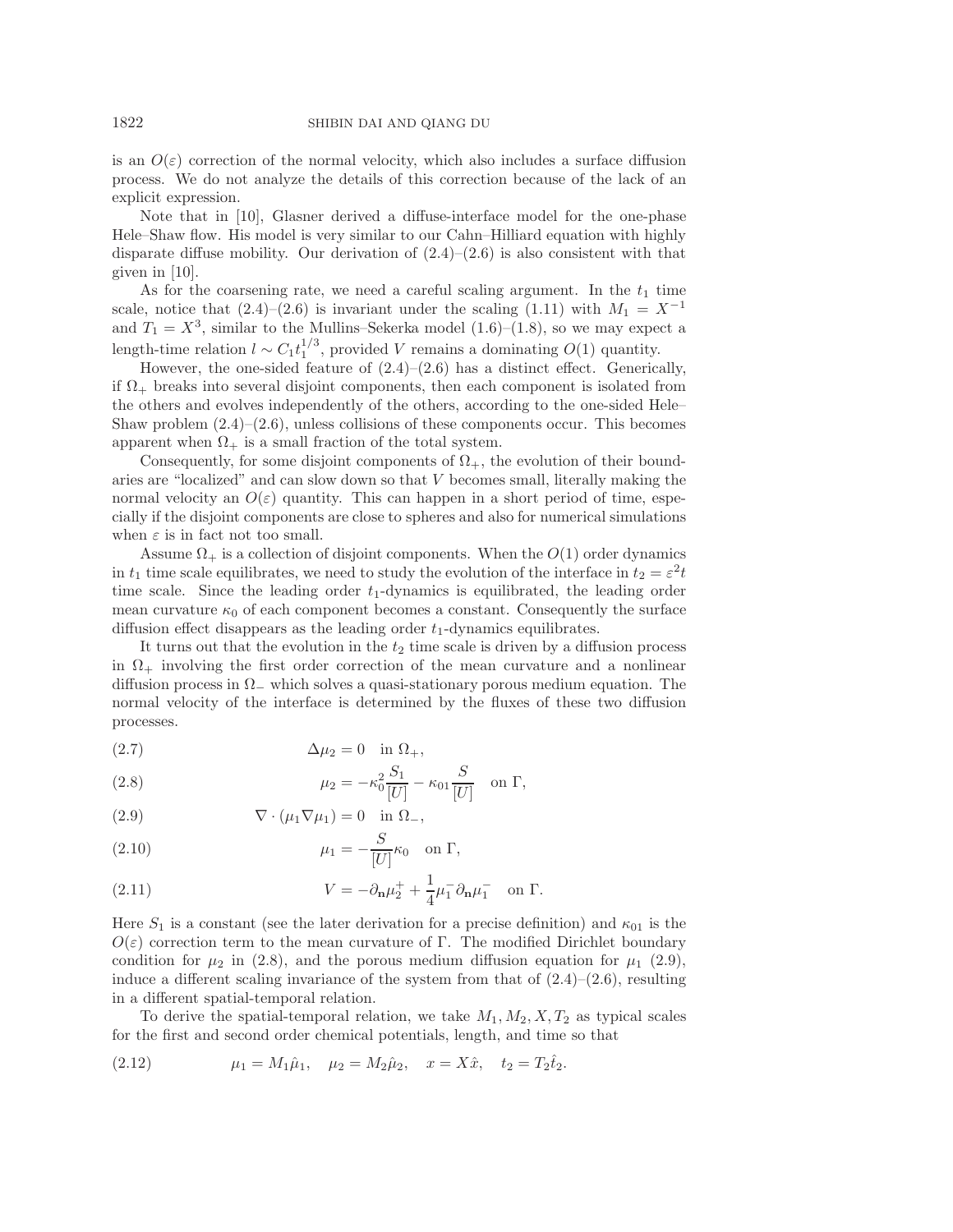Then

(2.13) 
$$
V = \frac{X}{T_2}\hat{V}, \quad \partial_{\mathbf{n}}\mu_1^- = \frac{M_1}{X}\partial_{\mathbf{n}}\mu_1^-, \quad \partial_{\mathbf{n}}\mu_2^+ = \frac{M_2}{X}\partial_{\mathbf{n}}\hat{\mu}_2^+, \quad \kappa = \frac{1}{X}\hat{\kappa}.
$$

Since  $\varepsilon$  measures the thickness of the transition region, it should be rescaled according to  $\varepsilon = X\hat{\varepsilon}$ . So  $\kappa = \frac{1}{X}\hat{\kappa}$  translates into

(2.14) 
$$
\kappa_0 + \varepsilon \kappa_{01} + \cdots = \frac{1}{X} \left( \hat{\kappa}_0 + \hat{\varepsilon} \hat{\kappa}_{01} + \cdots \right).
$$

The balance of  $O(1)$  and  $O(\varepsilon)$  terms on both sides gives  $\kappa_0 = \frac{1}{X}\hat{\kappa}_0$  and  $\kappa_{01} = \frac{1}{X^2}\hat{\kappa}_{01}$ . In the rescaled variables  $(2.7)$ – $(2.11)$  translate into

$$
(2.15) \qquad \qquad \hat{\Delta}\hat{\mu}_2 = 0 \quad \text{in } \Omega_+,
$$

(2.16) 
$$
M_2 \hat{\mu}_2 = \frac{1}{X^2} \left( -\hat{\kappa}_0^2 \frac{S_1}{[U]} - \hat{\kappa}_{01} \frac{S}{[U]} \right) \text{ on } \Gamma,
$$

(2.17)  $\hat{\nabla} \cdot (\hat{\mu}_1 \hat{\nabla} \hat{\mu}_1) = 0 \text{ in } \Omega_-,$ 

(2.18) 
$$
M_1 \hat{\mu}_1 = \frac{1}{X} \hat{\kappa}_0 \quad \text{on } \Gamma,
$$

(2.19) 
$$
\frac{X}{T_2}\hat{V} = -\frac{M_2}{X}\partial_{\mathbf{n}}\hat{\mu}_2^+ + \frac{M_1^2}{X}\hat{\mu}_1^- \partial_{\mathbf{n}}\mu_1^- \text{ on } \Gamma.
$$

By (2.16) and (2.18), naturally  $M_2$  should be chosen as  $X^{-2}$  and  $M_1$  should be  $X^{-1}$ . If in addition we choose  $T_2 = X^4$ , then  $(2.15)-(2.19)$  is the same as  $(2.7)-(2.11)$ , except for the hats on the unknowns. This scaling invariance under  $T_2 = X^4$ , or equivalently  $X = T_2^{1/4}$ , indicates a coarsening rate  $l \sim C_2 t_2^{1/4} = C_2 \varepsilon^{1/4} t_1^{1/4}$ .

The above argument suggests that for the Cahn–Hilliard equation with one-sided degenerate mobility, the coarsening rate generically should have an upper bound  $t_1^{1/3}$ and a lower bound  $\varepsilon^{1/4} t_1^{1/4}$  and a single power law relation may not be expected. Thus an exponent with an intermediate value between 1/3 and 1/4 might be obtained when attempting to fit with a power law numerically as illustrated in [16].

In contrast, for the Cahn–Hilliard equation with a constant mobility, the interfacial dynamics is described by the Mullins–Sekerka model  $(1.6)$ – $(1.8)$ . Since it is determined by data on both sides of the interface, even if  $\Omega_{+}$  breaks into disjoint components, these components still interact through the diffusion field in  $\Omega_-\$ . As a result, the leading order dynamics remains dominating and the length-time relation remains a 1/3 power law.

As for the case when the diffusion mobility is degenerate in both phases, in the  $t_1$ time scale, the velocity on the  $O(1)$  order is 0. In the  $t_2$  dynamics, there is a nontrivial surface diffusion process. Consequently the length-time relation is a 1/4 power law.

**3. Moving inner local frame.** To handle the inner expansion, we need to establish a local coordinate system in a neighborhood of the interface  $\Gamma(t)$ , which is defined as the zero level set of the order parameter  $u$ . This has been done by many authors in various situations under various assumptions; see, e.g., [3, 6, 9, 13]. Since our asymptotic analysis requires very precise expansions in several orders of  $\varepsilon$ , we describe the details for the convenience of readers.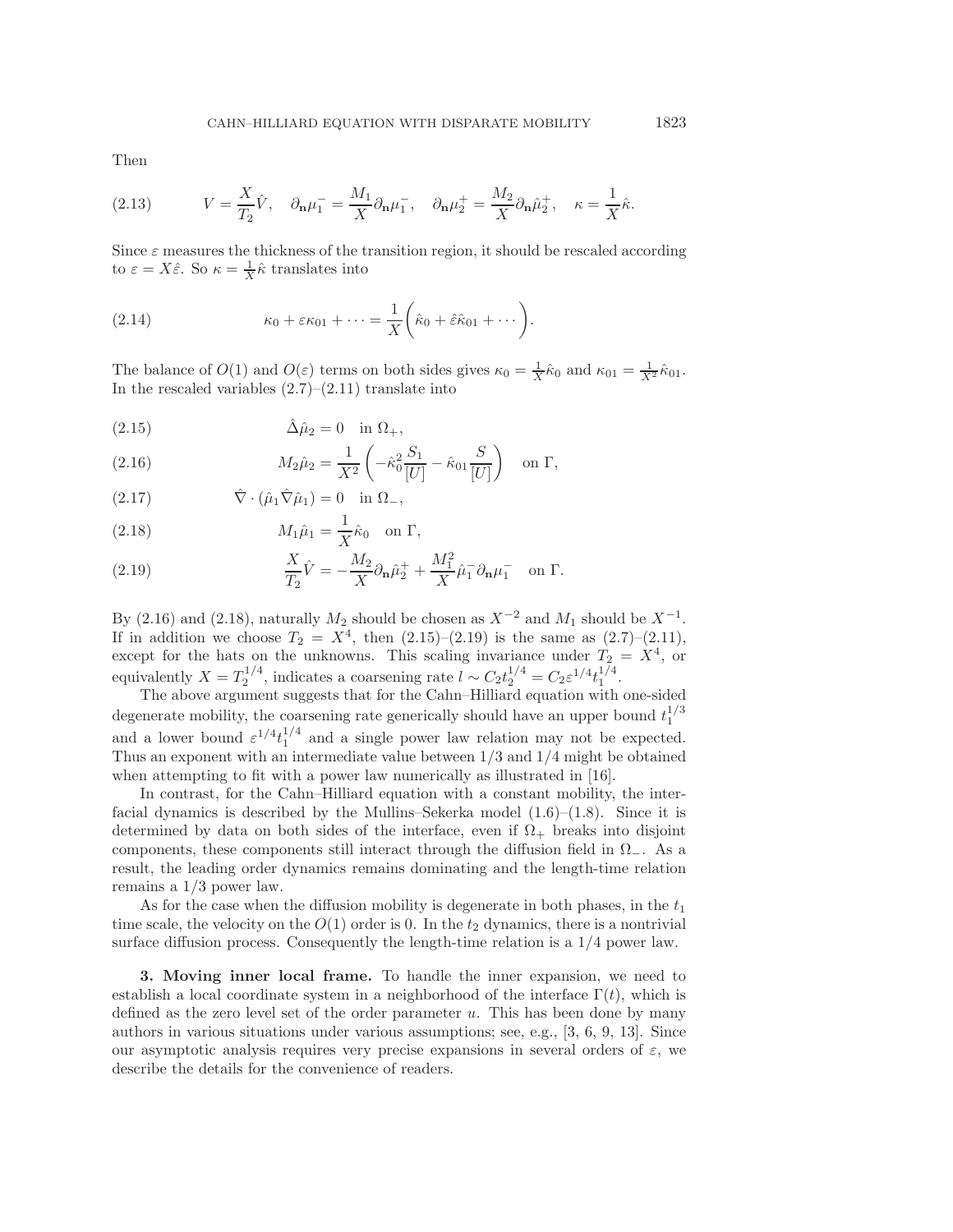We assume that for any t,  $\Gamma(t)$  is a collection of simple, closed, smooth surfaces in  $\mathbb{R}^n$ . So we can find a parametric representation, at least locally,

(3.1) 
$$
\Gamma(t) = \{ \phi(s, t) : s = (s_1, \dots, s_{n-1}) \in Q(t) \subset \mathbb{R}^{n-1} \}.
$$

To simplify the calculation, we choose the parametrization so that  $s_i$  is the arc length of the ith coordinate curve and the coordinate curves are lines of curvature. That is,

(3.2) 
$$
\mathbf{T}^{i} := \frac{\partial \phi}{\partial s_{i}}, \quad i = 1, \dots, n-1,
$$

form an orthonormal basis for the tangent space at point  $\phi(s,t)$  and, letting **n** $(s,t)$ be the outer normal vector of  $\Gamma$  pointing to  $\Omega_{+}$ , we have

(3.3) 
$$
\frac{\partial \mathbf{T}^i}{\partial s_i} = -k_i \mathbf{n}, \quad \frac{\partial \mathbf{n}}{\partial s_i} = k_i \mathbf{T}^i, \quad i = 1, \dots, n-1,
$$

where  $k_i$  are principal curvatures. Here we choose the orientation of  $\Gamma$  so that if  $\Gamma$  is convex, then the center of curvature lies in  $\Omega_{-}$  and the mean curvature is positive.

We assume further that for every point x in a neighborhood of  $\Gamma$ , there is a unique point  $\phi(s,t)$  that is the orthogonal projection of x onto Γ. Then we can define a unique normal signed distance  $\rho(x, t)$  from x to Γ,

(3.4) 
$$
\rho(x,t) := (x - \phi(s,t)) \cdot \mathbf{n}(s,t).
$$

Now we have a transform of coordinates from  $(x, t)$  to  $(s, r, t)$  defined by

$$
(3.5) \t\t x = \phi(s, t) + r\mathbf{n}(s, t),
$$

where  $r = \rho(x, t)$ .

In this paper we will use the Einstein summation convention, where repeated indices are summed over unless otherwise indicated. Componentwise, writing  $n =$  $(N_1, ..., N_n)$  and  $\mathbf{T}^i = (T_1^i, ..., T_n^i)$ , (3.3) and (3.4) can be written as

(3.6) 
$$
\frac{\partial T_j^i}{\partial s_i} = -k_i N_j, \quad \frac{\partial N_j}{\partial s_i} = k_i T_j^i, \quad i = 1, \dots, n-1, \ j = 1, \dots, n,
$$

(3.7) 
$$
\rho = (x_i - \phi_i(s, t))N_i(s, t).
$$

In the following lemma, we summarize some facts that will be useful for later calculations.

LEMMA 3.1.  
\n(i) 
$$
-\frac{\partial \rho}{\partial t}
$$
 is the normal velocity of  $\Gamma$  at  $\phi(s, t)$ .  
\n(ii)  $\nabla_x s_i = \frac{1}{1 + rk_i} \mathbf{T}^i$ ,  $\Delta_x s_i = -r \frac{\partial k_i}{\partial s_i} \frac{1}{(1 + rk_i)^3}$ ,  $i = 1, ..., n - 1$ .  
\n(iii)  $\nabla_x r = \mathbf{n}$ ,  $\Delta_x r = \sum_{j=1}^{n-1} \frac{k_j}{1 + rk_j}$ .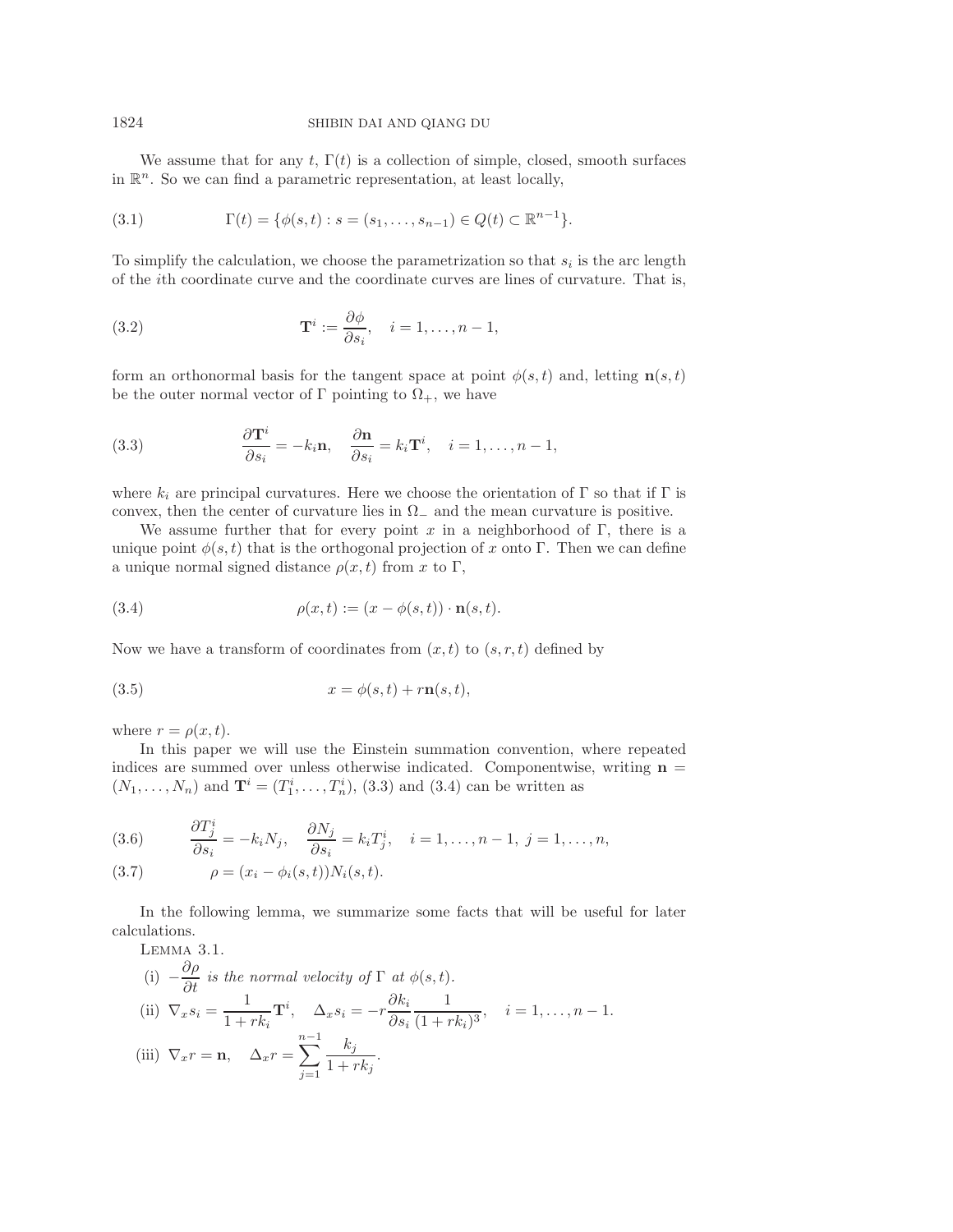(iiv) *In the local coordinates*  $(s, r)$ *, the Cartesian Laplacian*  $\Delta_x$  *has the following expression:*

(3.8) 
$$
\Delta_x = \sum_{j=1}^{n-1} \frac{1}{(1+rk_j)^2} \frac{\partial^2}{\partial s_j^2} + \left(\sum_{j=1}^{n-1} \frac{k_j}{1+rk_j}\right) \frac{\partial}{\partial r} + \frac{\partial^2}{\partial r^2} + \sum_{j=1}^{n-1} \left(-r \frac{\partial k_j}{\partial s_j} \frac{1}{(1+rk_j)^3}\right) \frac{\partial}{\partial s_j}.
$$

*Proof.* (i) Since  $x = \phi(s, t) + \rho(x, t)$ **n**, taking derivative in t we have

$$
0 = \frac{\partial \phi}{\partial s} \frac{\partial s}{\partial t} + \frac{\partial \phi}{\partial t} + \frac{\partial \rho}{\partial t} \mathbf{n} + \rho \left( \frac{\partial \mathbf{n}}{\partial s} \frac{\partial s}{\partial t} + \frac{\partial \mathbf{n}}{\partial t} \right).
$$

Since  $\frac{\partial \phi}{\partial s} \frac{\partial s}{\partial t} + \frac{\partial \phi}{\partial t}$  is the velocity of the interface  $\Gamma(t)$  and  $\frac{\partial \mathbf{n}}{\partial s} \frac{\partial s}{\partial t} + \frac{\partial \mathbf{n}}{\partial t}$  is tangent to  $\Gamma(t)$ ,  $-\frac{\partial \rho}{\partial t}$  is the value of the normal velocity.

(ii) By (3.5), we have  $x_i = \phi_i + rN_i$ . Taking derivative in  $x_j$ , we have

$$
\delta_{ij} = \frac{\partial \phi_i}{\partial s_m} \frac{\partial s_m}{\partial x_j} + \frac{\partial r}{\partial x_j} N_i + r \frac{\partial N_i}{\partial s_m} \frac{\partial s_m}{\partial x_j} = \sum_m T_i^m (1 + rk_m) \frac{\partial s_m}{\partial x_j} + \frac{\partial r}{\partial x_j} N_i.
$$

Multiplying both sides by  $T_i^m$ , summing over i, and using the facts that  $T_i^m T_i^k = \delta_{mk}$ ,  $T_i^m N_i = 0$ , we get

$$
T_j^m = (1 + rk_m) \frac{\partial s_m}{\partial x_j}, \qquad m = 1, ..., n-1, \ \ j = 1, ..., n.
$$

This gives  $\nabla_x s_i = (1 + rk_i)^{-1} \mathbf{T}^i$ ,  $i = 1, ..., n - 1$ . For any  $i, j$ , since  $\mathbf{T}^i \cdot \mathbf{T}^j = \delta_{ij}$ , we have

(3.9) 
$$
0 = \frac{\partial \mathbf{T}^i}{\partial s_j} \cdot \mathbf{T}^j + \mathbf{T}^i \cdot \frac{\partial \mathbf{T}^j}{\partial s_j} = \frac{\partial \mathbf{T}^i}{\partial s_j} \cdot \mathbf{T}^j + \mathbf{T}^i \cdot (-k_j) \mathbf{n} = \frac{\partial \mathbf{T}^i}{\partial s_j} \cdot \mathbf{T}^j.
$$

So

$$
\Delta_x s_i = \nabla_x \cdot \left(\frac{1}{1 + rk_i} \mathbf{T}^i\right) = -\frac{k_i \nabla_x r + r \frac{\partial k_i}{\partial s_j} \nabla_x s_j}{(1 + rk_i)^2} \cdot \mathbf{T}^i + \frac{1}{1 + rk_i} \frac{\partial T^i_j}{\partial s_m} \frac{\partial s_m}{\partial x_j}
$$
  
= 
$$
-\frac{1}{(1 + rk_i)^2} \left(k_i \mathbf{n} + r \frac{\partial k_i}{\partial s_j} \frac{1}{1 + rk_j} \mathbf{T}^j\right) \cdot \mathbf{T}^i + \frac{1}{1 + rk_i} \frac{\partial \mathbf{T}^i}{\partial s_m} \cdot \frac{1}{1 + rk_m} \mathbf{T}^m
$$
  
= 
$$
-r \frac{\partial k_i}{\partial s_i} \frac{1}{(1 + rk_i)^3}.
$$

(iii) By  $(3.4)$ , we have

$$
\frac{\partial r}{\partial x_i} = \left(\delta_{ij} - \frac{\partial \phi_j}{\partial s_m} \frac{\partial s_m}{\partial x_i}\right) N_j + (x_j - \phi_j) \frac{\partial N_j}{\partial s_m} \frac{\partial s_m}{\partial x_i}
$$

$$
= N_i + (x_j - \phi_j) k_m T_j^m \frac{1}{1 + r k_m} T_i^m
$$

$$
= N_i + r N_j k_m T_j^m \frac{1}{1 + r k_m} T_i^m = N_i.
$$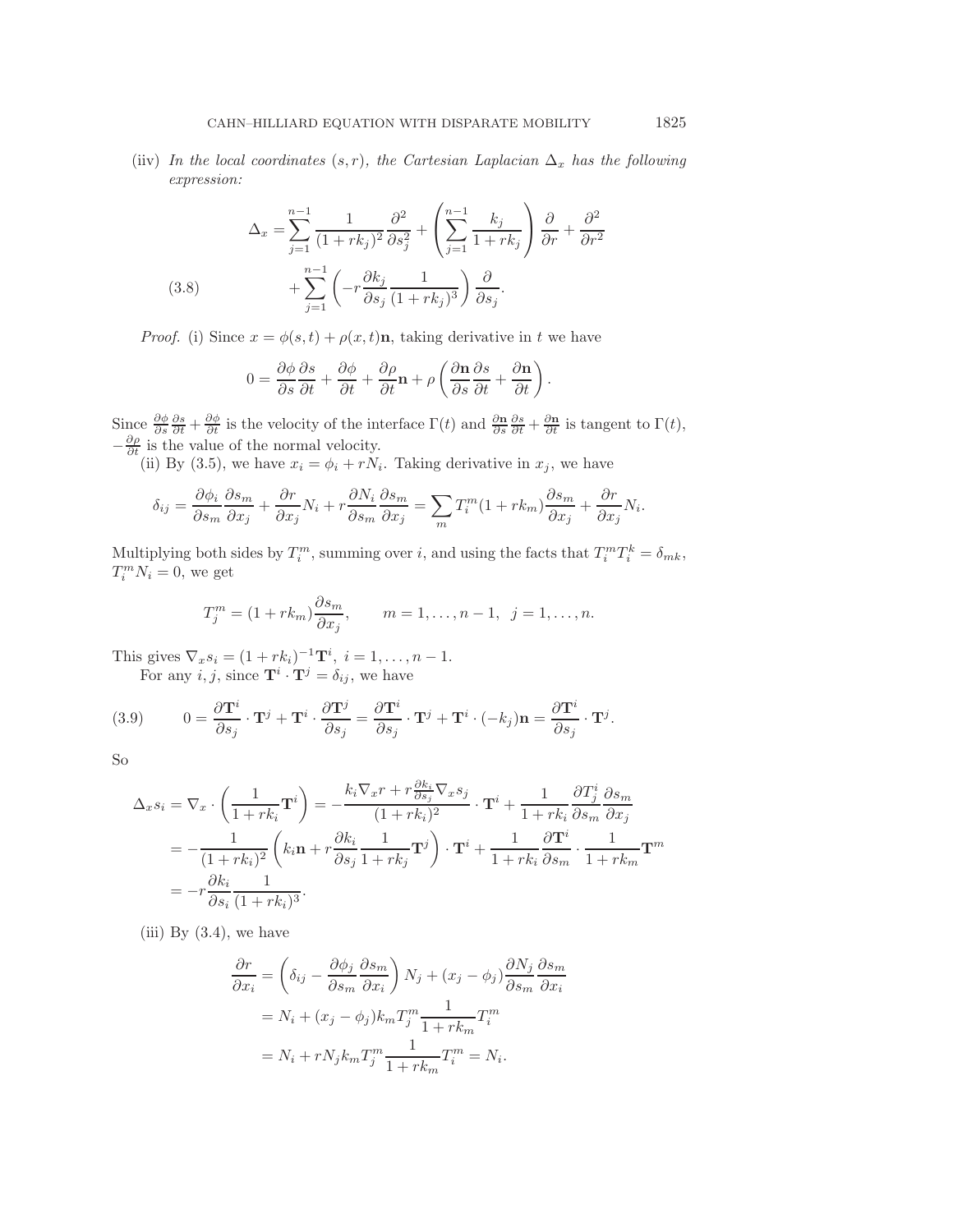That is,  $\nabla_x r = \mathbf{n}$ . Consequently

$$
\Delta_x r = \frac{\partial^2 r}{\partial x_i \partial x_i} = \frac{\partial N_i}{\partial s_j} \frac{\partial s_j}{\partial x_i} = k_j T_i^j \frac{1}{1 + r k_j} T_i^j = \sum_{j=1}^{n-1} \frac{k_j}{1 + r k_j}.
$$

(iv) For any function  $v(x, t) = \tilde{v}(s, r, t)$ , we have

$$
(\nabla_x v)_i = \frac{\partial \tilde{v}}{\partial s_j} \frac{\partial s_j}{\partial x_i} + \frac{\partial \tilde{v}}{\partial r} \frac{\partial r}{\partial x_i},
$$
  
\n
$$
\Delta_x v = \frac{\partial}{\partial x_i} \frac{\partial v}{\partial x_i}
$$
  
\n
$$
= \frac{\partial s_m}{\partial x_i} \frac{\partial}{\partial s_m} \left( \frac{\partial \tilde{v}}{\partial s_j} \frac{\partial s_j}{\partial x_i} + \frac{\partial \tilde{v}}{\partial r} \frac{\partial r}{\partial x_i} \right) + \frac{\partial r}{\partial x_i} \frac{\partial}{\partial r} \left( \frac{\partial \tilde{v}}{\partial s_j} \frac{\partial s_j}{\partial x_i} + \frac{\partial \tilde{v}}{\partial r} \frac{\partial r}{\partial x_i} \right)
$$
  
\n
$$
+ \frac{\partial \tilde{v}}{\partial s_j} \frac{\partial^2 s_j}{\partial x_i \partial x_i} + \frac{\partial \tilde{v}}{\partial r} \frac{\partial^2 r}{\partial x_i \partial x_i}
$$
  
\n
$$
= \frac{\partial s_m}{\partial x_i} \left( \frac{\partial^2 \tilde{v}}{\partial s_m \partial s_j} \frac{\partial s_j}{\partial x_i} + \frac{\partial^2 \tilde{v}}{\partial s_m \partial r} \frac{\partial r}{\partial x_i} \right) + \frac{\partial r}{\partial x_i} \left( \frac{\partial^2 \tilde{v}}{\partial r \partial s_j} \frac{\partial s_j}{\partial x_i} + \frac{\partial^2 \tilde{v}}{\partial r} \frac{\partial r}{\partial x_i} \right)
$$
  
\n
$$
+ \frac{\partial \tilde{v}}{\partial s_j} \frac{\partial^2 s_j}{\partial x_i \partial x_i} + \frac{\partial \tilde{v}}{\partial r} \frac{\partial^2 r}{\partial x_i \partial x_i}
$$
  
\n
$$
= \frac{T_i^m}{1 + r k_m} \left( \frac{\partial^2 \tilde{v}}{\partial s_m \partial s_j} \frac{1}{1 + r k_j} T_i^j + \frac{\partial^2 \tilde{v}}{\partial s_m \partial r} N_i \right)
$$
  
\n
$$
+ N_i \left( \frac{\partial^2 \tilde{v}}{\partial r \partial s_j} \frac{1}{1 + r k_j} T_i^j + \frac{\partial^2 \tilde{v}}{\partial r^2
$$

 $\setminus$ 

The inner expansion requires a rescale of the normal coordinate by  $z = r/\varepsilon$ . In addition, assume that the parametric representation of the interface has the following expansion:

$$
\phi(s,t) = \phi_0(s,t) + \varepsilon \phi_1(s,t) + O(\varepsilon^2).
$$

Consequently, the principal curvatures have the following expansions:

$$
(3.10) \t\t k_j = k_{j0} + \varepsilon k_{j1} + \varepsilon^2 k_{j2} + \cdots.
$$

Then by (3.8),  $\Delta_x$  has the following expansion in  $\varepsilon$ :

(3.11) 
$$
\Delta_x = \varepsilon^{-2} \partial_{zz} + \varepsilon^{-1} \kappa_0 \partial_z + \Delta_0 + \varepsilon \Delta_1 + O(\varepsilon^2),
$$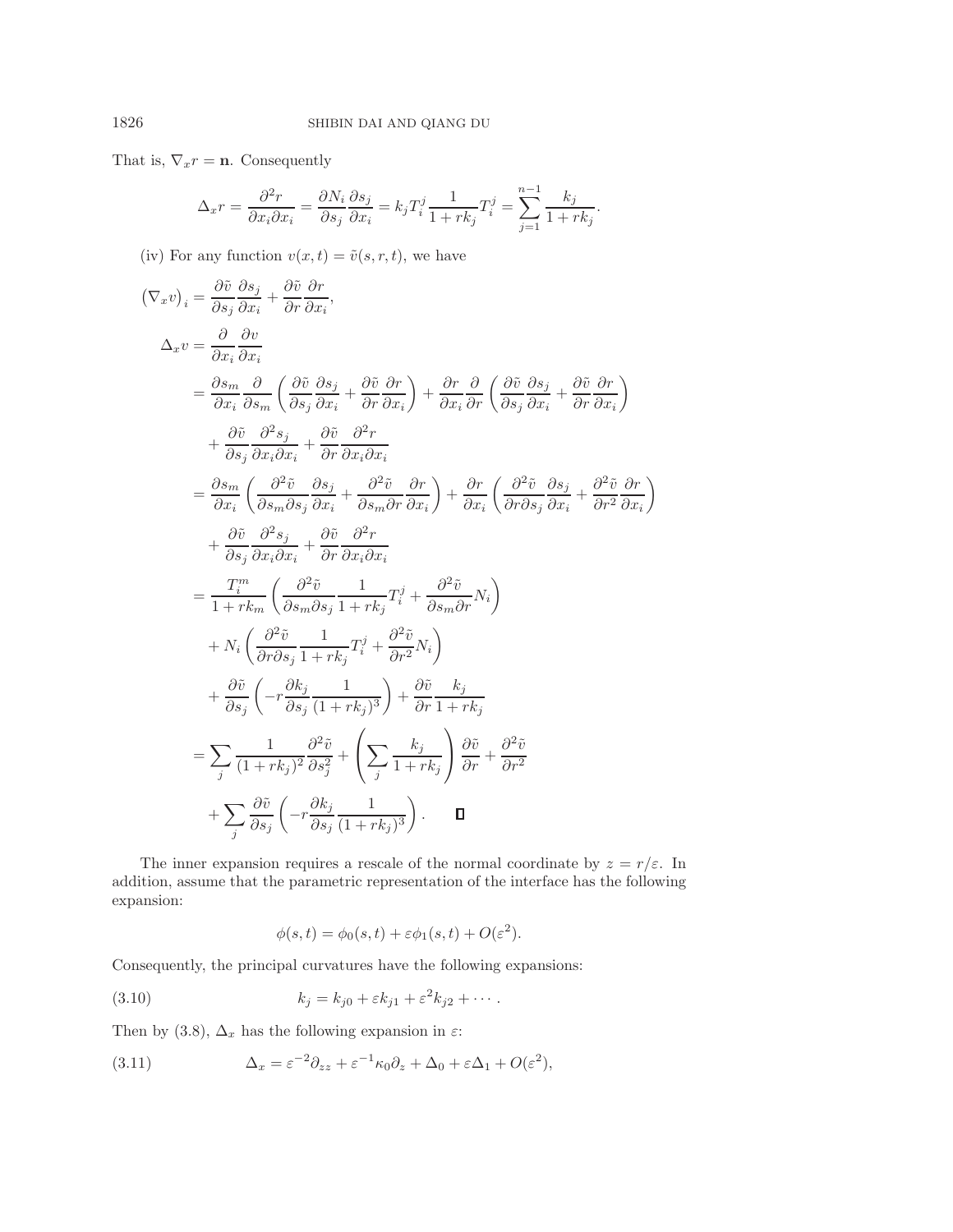where

(3.12) 
$$
\Delta_0 := \Delta_s + (z\kappa_1 + \kappa_{01})\partial_z
$$

and

$$
\kappa_0:=\sum_{j=1}^{n-1}k_{j0},\quad \kappa_{01}:=\sum_{j=1}^{n-1}k_{j1},\quad \kappa_1:=-\sum_{j=1}^{n-1}k_{j0}^2.
$$

Note that  $\Delta_1$  gives the  $O(\varepsilon)$  term in the expansion but its explicit form is not needed for our later calculation.  $\kappa_0$  and  $\kappa_{01}$  are the  $O(1)$  and  $O(\varepsilon)$  terms in the expansion of the mean curvature of Γ. When  $n = 3$ ,  $\kappa_1 = 2k_{10}k_{20} - (k_{10} + k_{20})^2 = 2K - \kappa_0^2$ , where K is the leading order of the Gaussian curvature of  $\Gamma$ .

Now we are ready for the inner expansion. Let  $u(x, t) = \tilde{u}(s, z, t)$  and  $\mu(x, t) =$  $\tilde{\mu}(s, z, t)$  be expanded as

$$
u(x,t) = \tilde{u}_0(s, z, t) + \varepsilon \tilde{u}_1(s, z, t) + \varepsilon^2 \tilde{u}_2(s, z, t) + \varepsilon^3 \tilde{u}_3(s, z, t) + \cdots,
$$
  

$$
\mu(x,t) = \tilde{\mu}_0(s, z, t) + \varepsilon \tilde{\mu}_1(s, z, t) + \varepsilon^2 \tilde{\mu}_2(s, z, t) + \varepsilon^3 \tilde{\mu}_3(s, z, t) + \cdots.
$$

Here  $\tilde{u}_0$  is the leading order transition profile that decays exponentially to  $u^{\pm} = \pm 1$ as  $z \to \pm \infty$ . Then

$$
\Delta_x u = \varepsilon^{-2} \tilde{u}_{0zz} + \varepsilon^{-1} \left( \tilde{u}_{1zz} + \kappa_0 \tilde{u}_{0z} \right) + \left( \tilde{u}_{2zz} + \kappa_0 \tilde{u}_{1z} + \Delta_0 \tilde{u}_0 \right) + \varepsilon \Delta_1 \tilde{u}_0 + O(\varepsilon^2).
$$

By (1.2),

$$
\mu(x,t) = -\varepsilon^2 \Delta_x u + F'(u) = (-\tilde{u}_{0zz} + F'(\tilde{u}_0)) + \varepsilon (-\tilde{u}_{1zz} - \kappa_0 \tilde{u}_{0z} + F''(\tilde{u}_0) \tilde{u}_1) + \varepsilon^2 \left( -\tilde{u}_{2zz} - \kappa_0 \tilde{u}_{1z} - \Delta_0 \tilde{u}_0 + F''(\tilde{u}_0) \tilde{u}_2 + \frac{1}{2} F'''(\tilde{u}_0) \tilde{u}_1^2 \right) + O(\varepsilon^3).
$$

So

(3.13) 
$$
\tilde{\mu}_0 = -\tilde{u}_{0zz} + F'(\tilde{u}_0), \n(3.14) \qquad \tilde{\mu}_1 = -\tilde{u}_{1zz} - \kappa_0 \tilde{u}_{0z} + F''(\tilde{u}_0)\tilde{u}_1,
$$

(3.15) 
$$
\tilde{\mu}_2 = -\tilde{u}_{2zz} - \kappa_0 \tilde{u}_{1z} - \Delta_0 \tilde{u}_0 + F''(\tilde{u}_0) \tilde{u}_2 + \frac{1}{2} F'''(\tilde{u}_0) \tilde{u}_1^2,
$$

$$
\tilde{\mu}_3 = -\tilde{u}_{3zz} - \kappa_0 \tilde{u}_{2z} - \Delta_0 \tilde{u}_1 - \Delta_1 \tilde{u}_0 + F''(\tilde{u}_0) \tilde{u}_3 + F'''(\tilde{u}_0) \tilde{u}_1 \tilde{u}_2
$$

$$
+ \frac{1}{6} F^{(4)}(\tilde{u}_0) \tilde{u}_1^3.
$$

Moreover,

$$
(\nabla_x \mu)_i = \frac{\partial \tilde{\mu}}{\partial s_j} \frac{\partial s_j}{\partial x_i} + \varepsilon^{-1} \tilde{\mu}_z \frac{\partial \rho}{\partial x_i}
$$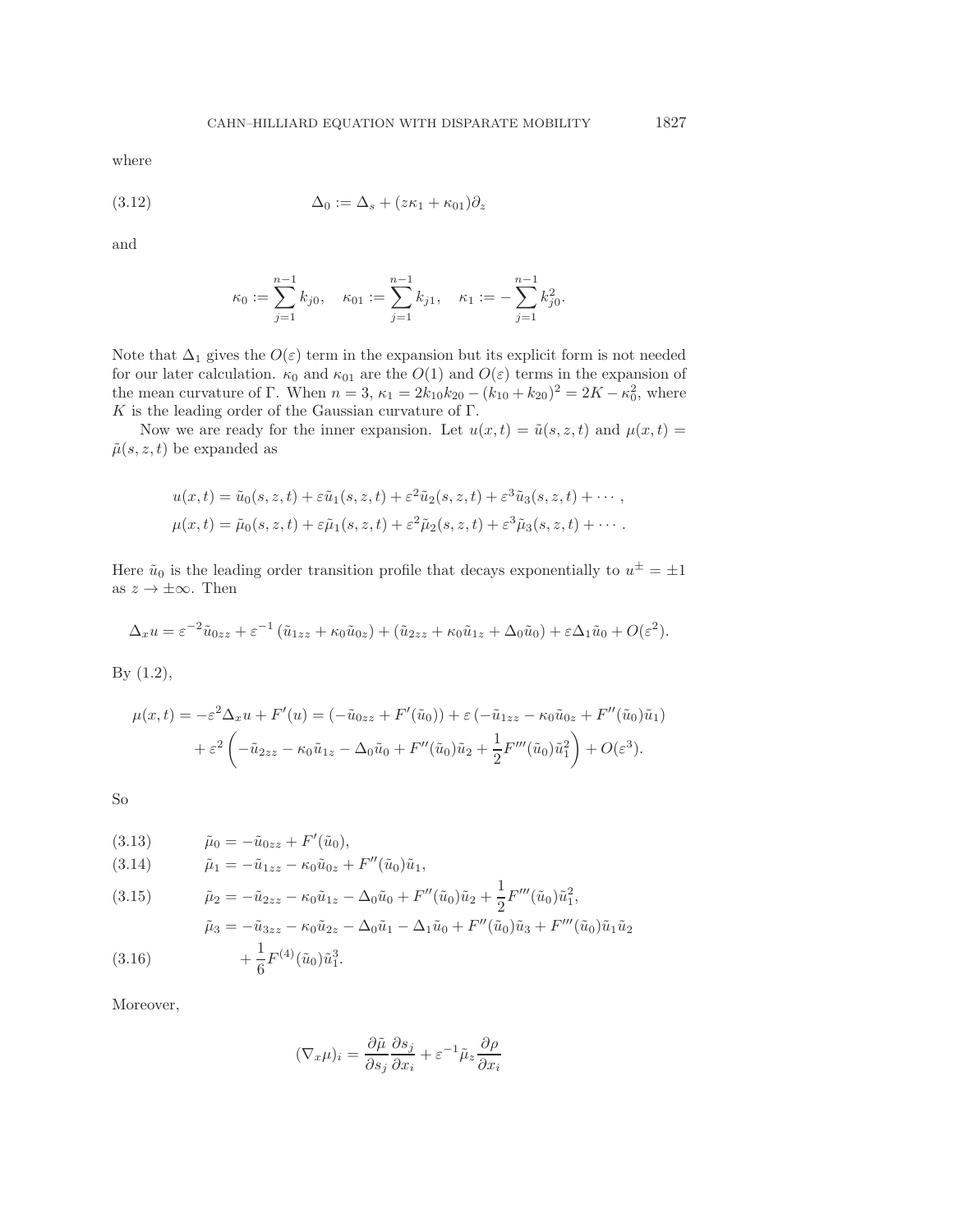and

$$
\nabla_x \cdot (M(u)\nabla_x \mu) = M'(\tilde{u})\nabla_x \tilde{u} \cdot \nabla_x \mu + M(\tilde{u})\Delta_x \tilde{\mu}
$$
  
\n
$$
= \left(\frac{\partial \tilde{u}}{\partial s_k} \frac{\partial s_k}{\partial x_i} + \varepsilon^{-1} \tilde{u}_z \frac{\partial \rho}{\partial x_i}\right) \left(\frac{\partial \tilde{\mu}}{\partial s_j} \frac{\partial s_j}{\partial x_i} + \varepsilon^{-1} \tilde{\mu}_z \frac{\partial \rho}{\partial x_i}\right)
$$
  
\n
$$
+ (1 + \tilde{u})(\varepsilon^{-2} \tilde{\mu}_{zz} + \varepsilon^{-1} \kappa_0 \tilde{\mu}_z + \Delta_0 \tilde{\mu} + \varepsilon \Delta_1 \tilde{\mu} + O(\varepsilon^2))
$$
  
\n
$$
= \left(\sum_{j=1}^{n-1} \frac{\partial \tilde{u}}{\partial s_j} \frac{\partial \tilde{\mu}}{\partial s_j} \frac{1}{(1 + \varepsilon z k_j)^2} + \varepsilon^{-2} \tilde{u}_z \tilde{\mu}_z\right)
$$
  
\n
$$
+ (1 + \tilde{u})(\varepsilon^{-2} \tilde{\mu}_{zz} + \varepsilon^{-1} \kappa_0 \tilde{\mu}_z + \Delta_0 \tilde{\mu} + \varepsilon \Delta_1 \tilde{\mu} + O(\varepsilon^2)).
$$

Here special attention is needed for  $M(\tilde{u})=1+\tilde{u}=1+\tilde{u}_0+\varepsilon\tilde{u}_1+\varepsilon^2\tilde{u}_2+\cdots$ . Since  $\tilde{u}_0(z)$  decays exponentially to  $-1$  as  $z \to -\infty$ ,  $1+\tilde{u}_0$  is not an  $O(1)$  quantity for all  $z \in (-\infty, +\infty)$ . Indeed assuming  $1 + \tilde{u}_0 \sim e^{z/\sigma}$  for  $z \to -\infty$ , then by taking  $\eta = \sigma \ln \frac{1}{\varepsilon}$ , we have

(3.17) 
$$
1 + \tilde{u}_0 \leq \begin{cases} O(\varepsilon) & \text{if } z \leq -\eta, \\ O(\varepsilon^2) & \text{if } z \leq -2\eta, \\ O(\varepsilon^3) & \text{if } z \leq -3\eta, \\ O(\varepsilon^4) & \text{if } z \leq -4\eta. \end{cases}
$$

Now it is reasonable to divide  $(-\infty, +\infty)$  into subintervals

$$
(3.18) \qquad (-\infty, -4\eta), [-4\eta, -3\eta), [-3\eta, -2\eta), [-2\eta, -\eta), [-\eta, +\infty).
$$

Letting  $\chi_4, \chi_3, \chi_2, \chi_1, \chi_0$  be the characteristic functions of these sets, we have the following expansion of  $1 + \tilde{u}_0$ :

$$
1 + \tilde{u}_0 = (1 + \tilde{u}_0)\chi_0 + \varepsilon(1 + \tilde{u}_0)\chi_1\varepsilon^{-1} + \varepsilon^2(1 + \tilde{u}_0)\chi_2\varepsilon^{-2} + \varepsilon^3(1 + \tilde{u}_0)\chi_3\varepsilon^{-3}
$$
  
(3.19) 
$$
+ \varepsilon^4(1 + \tilde{u}_0)\chi_4\varepsilon^{-4}.
$$

The first four terms on the right-hand side are respectively of orders  $1, \varepsilon, \varepsilon^2, \varepsilon^3$ , and the last one is a residual term of order  $\varepsilon^4$  and higher.

Since  $\tilde{u}_{0z}$  also decays exponentially to 0 as  $z \to \pm \infty$ , we expect a similar expansion of  $\tilde{u}_{0z}$ . Notice that when  $z \to -\infty$  it decays in the same rate as  $1 + \tilde{u}_0$  decays to 0. As for when  $z \to +\infty$ , assuming  $\tilde{u}_{0z} \sim e^{-z/\hat{\sigma}}$ , then  $\tilde{u}_{0z} \le O(\varepsilon)$  when  $z \ge \hat{\eta} = \hat{\sigma} \ln \frac{1}{\varepsilon}$ . So we have the following partition:

$$
[-\eta, \hat{\eta}), \quad [-2\eta, -\eta) \cup [\hat{\eta}, 2\hat{\eta}), \quad [-3\eta, -2\eta) \cup [2\hat{\eta}, 3\hat{\eta}),
$$
  

$$
(-4\eta, -3\eta) \cup [3\hat{\eta}, 4\hat{\eta}), \quad (-\infty, -4\eta) \cup [4\hat{\eta}, +\infty).
$$

Letting  $\hat{\chi}_0, \hat{\chi}_1, \hat{\chi}_2, \hat{\chi}_3, \hat{\chi}_4$  be the characteristic functions, respectively, we have the following expansion of  $\tilde{u}_{0z}$ :

$$
(3.21) \qquad \tilde{u}_{0z} = \hat{\chi}_0 \tilde{u}_{0z} + \varepsilon \hat{\chi}_1 \varepsilon^{-1} \tilde{u}_{0z} + \varepsilon^2 \hat{\chi}_2 \varepsilon^{-2} \tilde{u}_{0z} + \varepsilon^3 \hat{\chi}_3 \varepsilon^{-3} \tilde{u}_{0z} + \varepsilon^4 \hat{\chi}_4 \varepsilon^{-4} \tilde{u}_{0z}.
$$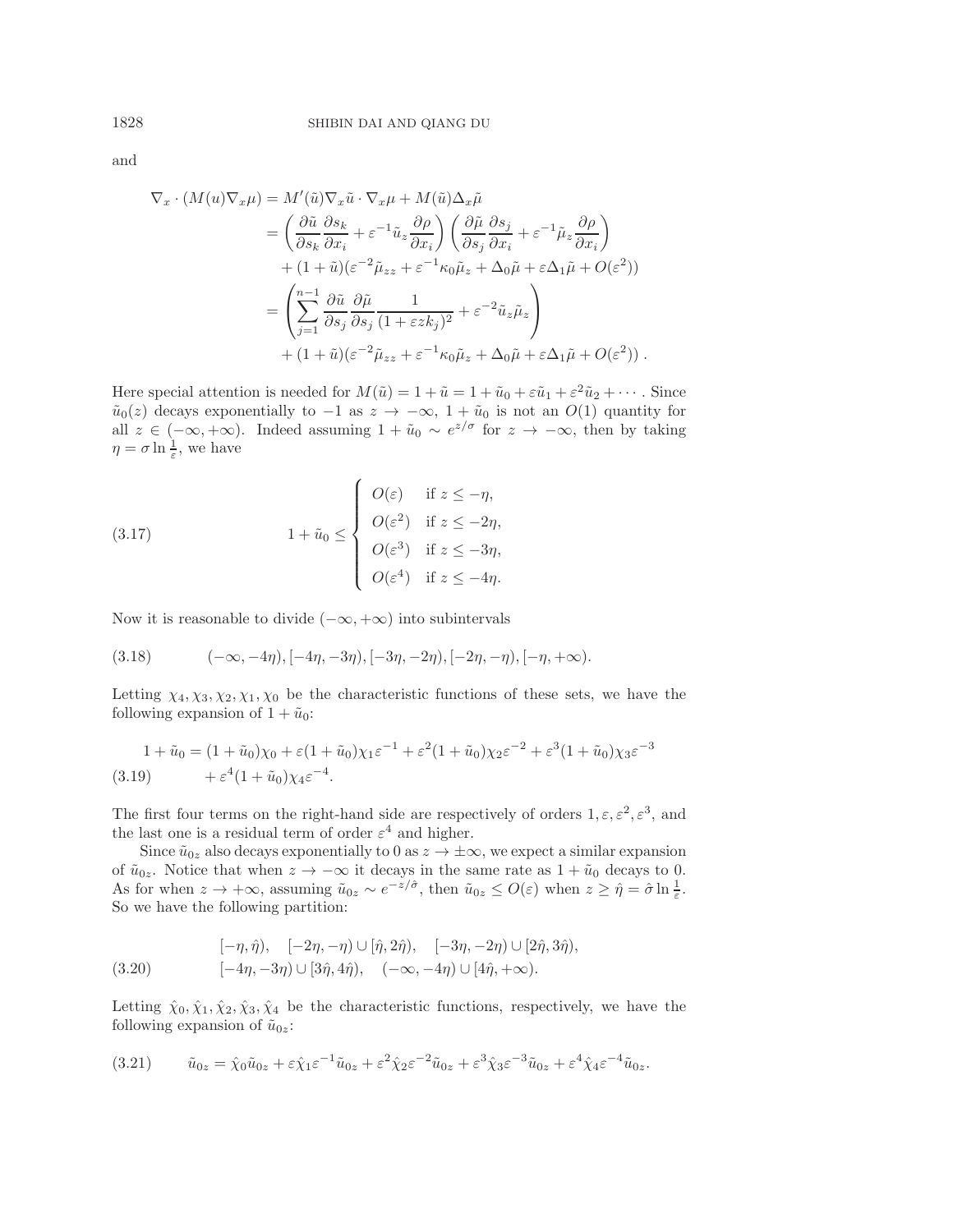$$
\nabla_x \cdot (M(u)\nabla_x \mu)
$$
  
\n
$$
= \varepsilon^{-2} \left\{ \chi_0(1 + \tilde{u}_0)\tilde{\mu}_{0zz} + \hat{\chi}_0 \tilde{u}_{0z}\tilde{\mu}_{0z} \right\}
$$
  
\n
$$
+ \varepsilon^{-1} \left\{ \chi_1 \varepsilon^{-1} (1 + \tilde{u}_0)\tilde{\mu}_{0zz} + \hat{\chi}_1 \varepsilon^{-1} \tilde{u}_{0z}\tilde{\mu}_{0z} + \chi_0 (1 + \tilde{u}_0)(\kappa_0 \tilde{\mu}_{0z} + \tilde{\mu}_{1zz}) + \tilde{u}_1 \tilde{\mu}_{0zz} \right\}
$$
  
\n
$$
+ \left\{ \chi_2 \varepsilon^{-2} (1 + \tilde{u}_0)\tilde{\mu}_{0zz} + \hat{\chi}_2 \varepsilon^{-2} \tilde{u}_{0z}\tilde{\mu}_{0z} + \chi_1 \varepsilon^{-1} (1 + \tilde{u}_0)(\kappa_0 \tilde{\mu}_{0z} + \tilde{\mu}_{1zz}) + \tilde{\chi}_1 \varepsilon^{-1} \tilde{u}_{0z}\tilde{\mu}_{1z} + \chi_0 (1 + \tilde{u}_0)(\Delta_0 \tilde{\mu}_0 + \kappa_0 \tilde{\mu}_{1z} + \tilde{\mu}_{2zz}) + \tilde{u}_1(\kappa_0 \tilde{\mu}_{0z} + \tilde{\mu}_{1zz})
$$
  
\n
$$
+ \tilde{u}_2 \tilde{\mu}_{0zz} + \frac{\partial \tilde{u}_0}{\partial s_0} \frac{\partial \tilde{\mu}_0}{\partial s_1} + \hat{\chi}_0 \tilde{u}_0 z \tilde{\mu}_{2z} + \tilde{u}_{1z}\tilde{\mu}_{1z} + \tilde{u}_{2z}\tilde{\mu}_{0z} \right\}
$$
  
\n
$$
+ \varepsilon \left\{ \chi_3 \varepsilon^{-3} (1 + \tilde{u}_0) \tilde{\mu}_{0zz} + \hat{\chi}_3 \varepsilon^{-3} \tilde{u}_{0z}\tilde{\mu}_{0z} + \chi_2 \varepsilon^{-2} (1 + \tilde{u}_0)(\kappa_0 \tilde{\mu}_{0z} + \tilde{\mu}_{1zz})
$$
  
\n
$$
+ \tilde{\chi}_2 \varepsilon
$$

**4.** Time regime  $T_2 = t/\varepsilon^2$ : Equilibration of the inner structure. In this section we consider the very short time behavior of the Cahn–Hilliard equation  $(1.1)$ – (1.2) with the double well potential (1.4) and the highly disparate diffusion mobility  $M(u) = 1 + u.$ 

**4.1. Outer expansion.** Consider the outer expansion far from the front

$$
u(x,t) = u_0 + \varepsilon u_1 + \varepsilon^2 u_2 + \varepsilon^3 u_3 + \cdots ,
$$
  

$$
\mu(x,t) = \mu_0 + \varepsilon \mu_1 + \varepsilon^2 \mu_2 + \cdots ,
$$

where

$$
u_i = u_i(x, T_2),
$$
  $\mu_i = \mu_i(x, T_2),$   $T_2 = t/\varepsilon^2.$ 

Then by  $(1.2)$  and the expansion of  $F'(u)$  around  $u_0$ , we obtain

$$
\mu_0 = F'(u_0),
$$
  $\mu_1 = F''(u_0)u_1,$   $\mu_2 = F''(u_0)u_2 + \frac{1}{2}F'''(u_0)u_1^2 - \Delta u_0.$ 

Now since  $\partial_t = \varepsilon^{-2} \partial_{T_2}$ , we have

$$
\partial_t u = \varepsilon^{-2} \partial_{T_2} u_0 + \varepsilon^{-1} \partial_{T_2} u_1 + \partial_{T_2} u_2 + \varepsilon \partial_{T_2} u_3 + \cdots
$$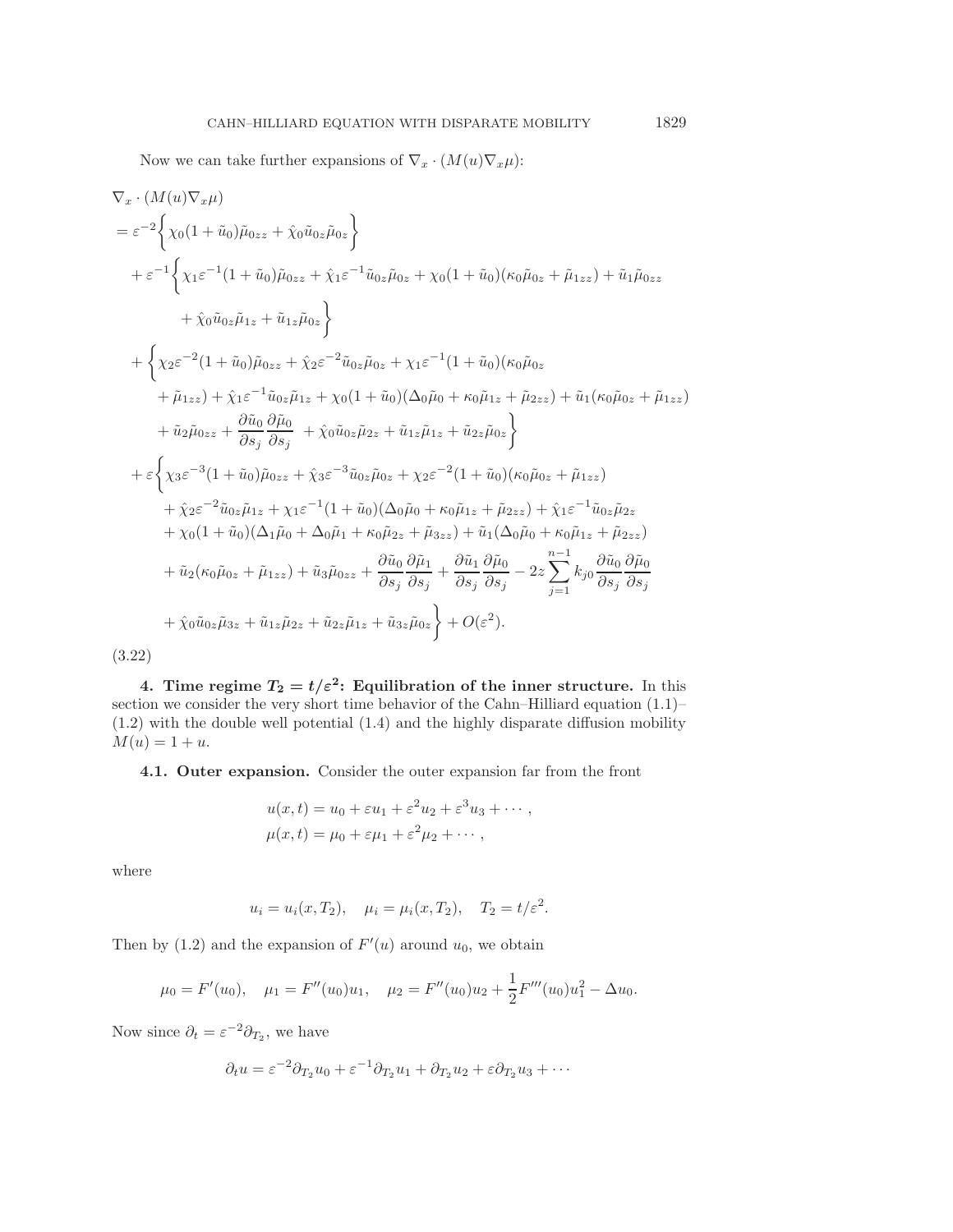and

$$
\nabla \cdot \left( M(u) \nabla \mu \right) = \nabla \cdot \left( (1 + u_0) \nabla \mu_0 \right) + \varepsilon \nabla \cdot \left( (1 + u_0) \nabla \mu_1 + u_1 \nabla \mu_0 \right) \n+ \varepsilon^2 \nabla \cdot \left( (1 + u_0) \nabla \mu_2 + u_1 \nabla \mu_1 + u_2 \nabla \mu_0 \right) \n+ \varepsilon^3 \nabla \cdot \left( (1 + u_0) \nabla \mu_3 + u_1 \nabla \mu_2 + u_2 \nabla \mu_1 + u_3 \nabla \mu_0 \right) + \cdots.
$$
\n(4.1)

From (1.1), by matching the terms for every order in  $\varepsilon$ , we have

$$
\partial_{T_2} u_0 = 0, \quad \partial_{T_2} u_1 = 0,
$$
  
\n
$$
\partial_{T_2} u_2 = \nabla \cdot ((1 + u_0) \nabla \mu_0),
$$
  
\n
$$
\partial_{T_2} u_3 = \nabla \cdot ((1 + u_0) \nabla \mu_1 + u_1 \nabla \mu_0).
$$

In the  $T_2$  time scale, the initial values are preserved at leading and first orders.

**4.2. Inner expansion.** Assume  $u, \mu$ , and  $\rho$  have the expansion

$$
u(x,t) = \tilde{u}(s, z, T_2) = \tilde{u}_0 + \varepsilon \tilde{u}_1 + \varepsilon^2 \tilde{u}_2 + \varepsilon^3 \tilde{u}_3 + \cdots,
$$
  
\n
$$
\mu(x,t) = \tilde{\mu}(s, z, T_2) = \tilde{\mu}_0 + \varepsilon \tilde{\mu}_1 + \varepsilon^2 \tilde{\mu}_2 + \varepsilon^3 \tilde{\mu}_3 + \cdots,
$$
  
\n
$$
\rho(x,T_2) = \rho_0 + \varepsilon \rho_1 + \varepsilon^2 \rho_2 + \varepsilon^3 \rho_3 \cdots;
$$

we then have

$$
u_t = \varepsilon^{-2} \tilde{u}_{T_2} + \varepsilon^{-2} \nabla_s \tilde{u} \cdot \frac{\partial s}{\partial T_2} + \varepsilon^{-3} \frac{\partial \rho}{\partial T_2} \tilde{u}_z,
$$
  

$$
= \varepsilon^{-3} \frac{\partial \rho_0}{\partial T_2} \tilde{u}_{0z} \hat{\chi}_0 + \varepsilon^{-2} \left( \frac{\partial \rho_0}{\partial T_2} \tilde{u}_{0z} \hat{\chi}_1 \varepsilon^{-1} + \frac{\partial \rho_1}{\partial T_2} \tilde{u}_{0z} \hat{\chi}_0 + \frac{\partial \rho_0}{\partial T_2} \tilde{u}_{1z} + \tilde{u}_{0T_2} \right.
$$
  
(4.2) 
$$
+ \nabla_s \tilde{u}_0 \cdot \frac{\partial s}{\partial T_2} + O(\varepsilon^{-1}).
$$

By (1.1), matching (4.2) and (3.22), the  $\varepsilon^{-3}$  term gives

$$
\frac{\partial \rho_0}{\partial T_2} \tilde{u}_{0z} \hat{\chi}_0 = 0,
$$

which implies that

$$
\frac{\partial \rho_0}{\partial T_2} = 0
$$

since  $\tilde{u}_0$  is not constant in z. Equation (4.3) indicates that the interface  $\Gamma(t)$  does not move and nothing happens in the leading order in the time scale  $T_2 = t/\varepsilon^2$ .

For the  $\varepsilon^{-2}$  term, we have

(4.4)  
\n
$$
\frac{\partial \rho_0}{\partial T_2} \tilde{u}_{0z} \hat{\chi}_1 \varepsilon^{-1} + \frac{\partial \rho_1}{\partial T_2} \tilde{u}_{0z} \hat{\chi}_0 + \frac{\partial \rho_0}{\partial T_2} \tilde{u}_{1z} + \tilde{u}_{0T_2} + \nabla_s \tilde{u}_0 \cdot \frac{\partial s}{\partial T_2}
$$
\n
$$
= \hat{\chi}_0 \frac{\partial}{\partial z} \left( (1 + \tilde{u}_0) \tilde{\mu}_{0z} \right) + (\chi_0 - \hat{\chi}_0) (1 + \tilde{u}_0) \tilde{\mu}_{0zz}.
$$

Since we are mainly interested in the long time behavior of the Cahn–Hilliard equation  $(1.1)$ – $(1.2)$  with a highly disparate mobility, we will not try to describe the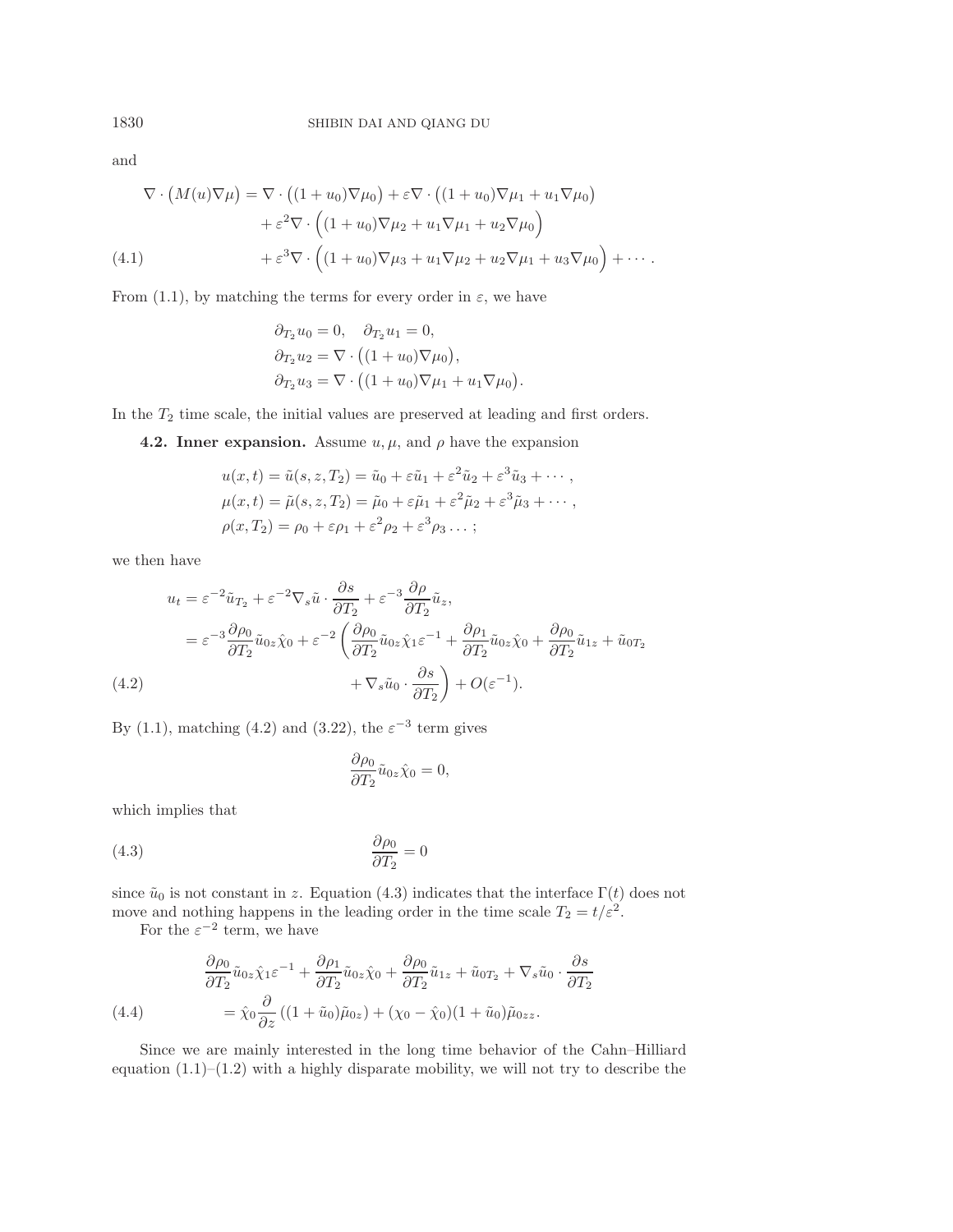motion of the interface in the  $T_2$  time scale. Rather we will only consider the shape of the interface when the equilibration is largely completed. The equilibrium state of (4.4) is the steady state of the one-dimensional Cahn–Hilliard equation

(4.5) 
$$
\frac{\partial}{\partial z} ((1 + \tilde{u}_0)\tilde{\mu}_{0z}) = 0 \text{ for } z \in (-\eta, \hat{\eta}),
$$

(4.6) 
$$
(1 + \tilde{u}_0)\tilde{\mu}_{0zz} = 0 \quad \text{for } z \in [\hat{\eta}, +\infty)
$$

with the boundary conditions

$$
\tilde{u}_0 \to u_0^{\pm} = \pm 1
$$
 exponentially as  $z \to \pm \infty$ .

The position of the interface is determined by the condition  $\tilde{u}_0(0) = 0$ .

To find the solution, (4.6) indicates that  $\tilde{\mu}_0$  is a linear function of  $z \in [\hat{\eta}, +\infty)$ . The boundary condition at  $z = +\infty$  requires  $\tilde{\mu}_0 = 0$ .

Equation  $(4.5)$  indicates that there is a constant a such that

$$
(1 + \tilde{u}_0)\tilde{\mu}_{0z} = a \quad \text{for } z \in (-\eta, \hat{\eta}).
$$

By the continuity of  $\tilde{\mu}_0$  at  $z = \hat{\eta}$ , we see that  $a = 0$ . Hence  $\tilde{\mu}_0 = b$  in  $(-\eta, \hat{\eta})$  for some constant b. Again by continuity we have  $b = 0$ . So  $\tilde{\mu}_0 = 0$  for  $z \in (-\eta, +\infty)$ , which, by (3.13), translates into an equation for  $\tilde{u}_0$ :

(4.7) 
$$
-\tilde{u}_{0zz} + F'(\tilde{u}_0) = 0 \quad \text{for } z \in (-\eta, +\infty),
$$

(4.8) 
$$
\tilde{u}_0 \to 1 \text{ as } z \to +\infty, \quad \tilde{u}_0(0) = 0.
$$

One solution of the above system is the well-known profile  $\tilde{u}_0 = U(z) = \tanh(\frac{z}{\sqrt{2}})$ . Since  $U(z)$  automatically also satisfies our requirements for  $\tilde{u}_0$  as  $z \to -\infty$ , it is natural to assume  $\tilde{u}_0 = U(z)$  for all z.

Similar calculation shows that the equilibration process extends to the time scale  $T_1 = t/\varepsilon$ .

## **5.** The time scale  $t = O(1)$ : A one-sided Stefan problem.

**5.1. Outer expansion.** In this time scale,

(5.1) 
$$
\partial_t u = \partial_t u_0 + \varepsilon \partial_t u_1 + \varepsilon^2 \partial_t u_2 + \varepsilon^3 \partial_t u_3 + \cdots
$$

From  $(1.1)$ , by matching the  $O(1)$  terms of  $(5.1)$  and  $(4.1)$ , we obtain a diffusion equation for  $u_0$ .

(5.2) 
$$
\partial_t u_0 = \nabla \cdot ((1 + u_0) \nabla \mu_0), \quad \mu_0 = F'(u_0).
$$

**5.2. Inner expansion.** For the inner expansion, we have

$$
u(x,t) = \tilde{u}(s, z, t) = \tilde{u}_0 + \varepsilon \tilde{u}_1 + \varepsilon^2 \tilde{u}_2 + \varepsilon^3 \tilde{u}_3 + \cdots,
$$
  

$$
\mu(x,t) = \tilde{\mu}(s, z, t) = \tilde{\mu}_0 + \varepsilon \tilde{\mu}_1 + \varepsilon^2 \tilde{\mu}_2 + \varepsilon^3 \tilde{\mu}_3 + \cdots.
$$

(5.3)

Then,

(5.4) 
$$
u_t = \tilde{u}_t + \nabla_s \tilde{u} \cdot \frac{\partial s}{\partial t} + \varepsilon^{-1} \frac{\partial \rho}{\partial t} \tilde{u}_z = \varepsilon^{-1} \frac{\partial \rho_0}{\partial t} \tilde{u}_{0z} \hat{\chi}_0 + O(1).
$$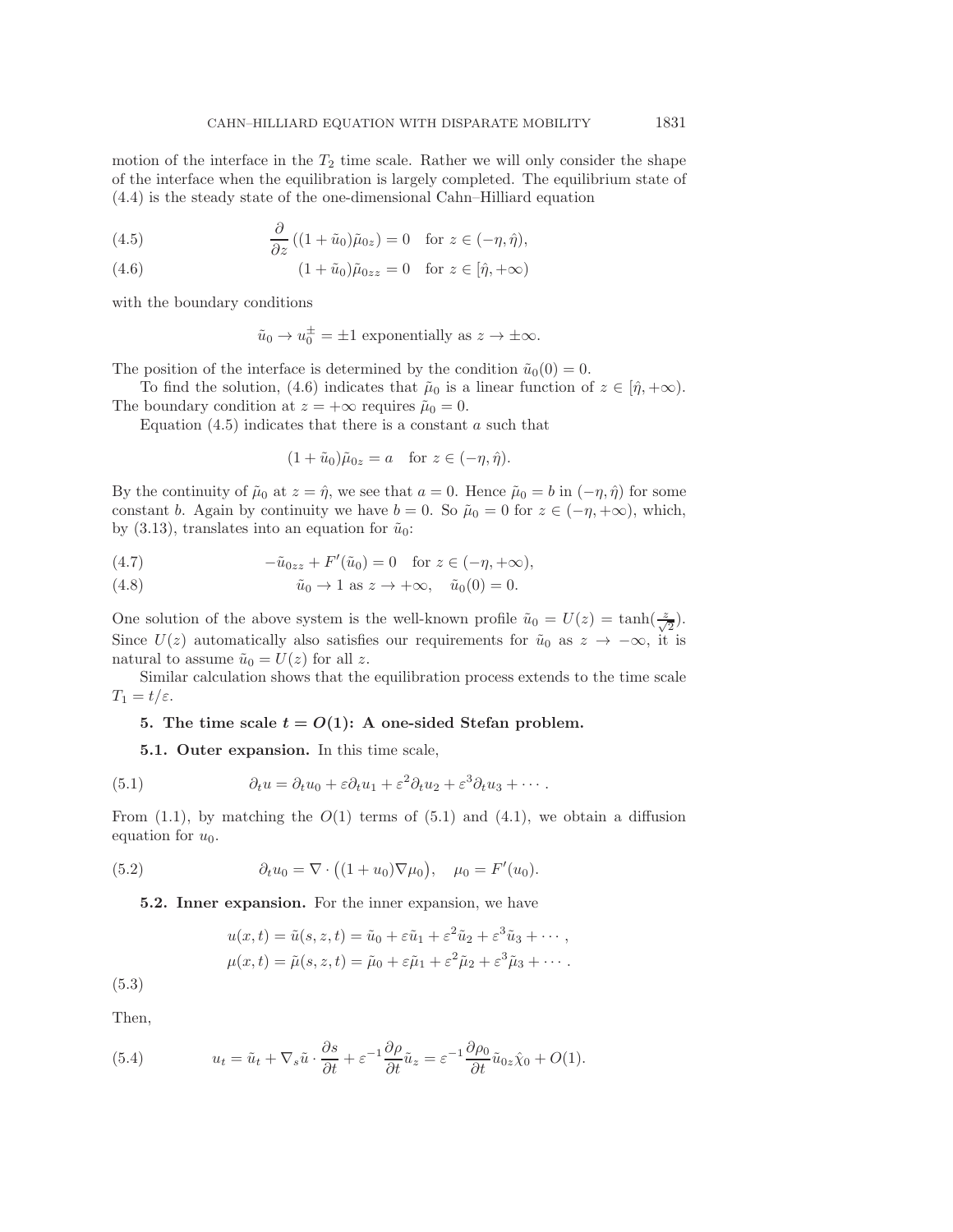Matching (5.4) and (3.22), the  $\varepsilon^{-2}$  and  $\varepsilon^{-1}$  terms give

(5.5) 
$$
0 = \hat{\chi}_0 \frac{\partial}{\partial z} ((1 + \tilde{u}_0) \tilde{\mu}_{0z}) + (\chi_0 - \hat{\chi}_0)(1 + \tilde{u}_0) \tilde{\mu}_{0zz},
$$

$$
\frac{\partial \rho_0}{\partial t} \tilde{u}_{0z} \hat{\chi}_0 = \chi_1 \varepsilon^{-1} (1 + \tilde{u}_0) \tilde{\mu}_{0zz} + \hat{\chi}_1 \varepsilon^{-1} \tilde{u}_{0z} \tilde{\mu}_{0z} + \chi_0 (1 + \tilde{u}_0) (\kappa_0 \tilde{\mu}_{0z} + \tilde{\mu}_{1zz})
$$

$$
(5.6) \qquad + \tilde{u}_1 \tilde{\mu}_{0zz} + \hat{\chi}_0 \tilde{u}_{0z} \tilde{\mu}_{1z} + \tilde{u}_{1z} \tilde{\mu}_{0z}.
$$

Equation (5.5) indicates that the leading order of the transition layer is equilibrated. Hence  $\tilde{u}_0 = U(z)$  and  $\tilde{\mu}_0 = -U''(z) + F'(U) = 0$ . So (5.6) can be simplified into

(5.7) 
$$
\frac{\partial \rho_0}{\partial t} U'(z) \hat{\chi}_0 = \chi_0 (1+U) \tilde{\mu}_{1zz} + \hat{\chi}_0 U' \tilde{\mu}_{1z}
$$

$$
= \chi_0 \frac{\partial}{\partial z} \left( (1+U) \tilde{\mu}_{1z} \right) - (\chi_0 - \hat{\chi}_0) U' \tilde{\mu}_{1z}.
$$

Recall that  $\tilde{\mu}_{1z} = O(1)$ ,  $U'(z) \le O(\varepsilon)$  for  $z \ge \hat{\eta}$ , and that  $U'(z)$  decays exponentially to 0 as  $z \to +\infty$ . Integrating (5.7) in z from  $-\infty$  to  $+\infty$ , we have

(5.8) 
$$
\frac{\partial \rho_0}{\partial t} U \bigg|_{-\eta}^{\hat{\eta}} = (1+U)\tilde{\mu}_{1z} \bigg|_{-\eta}^{+\infty} + O(\varepsilon).
$$

Since  $1 - O(\varepsilon) \le U(\hat{\eta}) \le 1, -1 \le U(-\eta) \le -1 + O(\varepsilon)$ , (5.8) can be interpreted as

(5.9) 
$$
\frac{\partial \rho_0}{\partial t}([U] + O(\varepsilon)) = 2 \lim_{z \to +\infty} \tilde{\mu}_{1z} + O(\varepsilon).
$$

Here  $|U| = u^{+} - u^{-} = 2$ .

To get  $\lim_{z\to+\infty}\tilde{\mu}_{1z}$ , we need a match condition between the inner and the outer expansions. As in [13], for fixed  $x \in \Gamma$ , we require

(5.10) 
$$
(\mu_0 + \varepsilon \mu_1 + \varepsilon^2 \mu_2 + \dots)(x + \varepsilon \varepsilon \mathbf{n}, t) \approx (\tilde{\mu}_0 + \varepsilon \tilde{\mu}_1 + \varepsilon^2 \tilde{\mu}_2 + \dots)(s, z, t)
$$

when  $\epsilon z$  is between  $O(\epsilon)$  and  $o(1)$ . Expanding the left-hand side around x as  $\epsilon z \to 0^+,$ we have

$$
\mu_0^+ + \varepsilon (\mu_1^+ + z \partial_{\mathbf{n}} \mu_0^+) + \varepsilon^2 \left( \mu_2^+ + z \partial_{\mathbf{n}} \mu_1^+ + \frac{1}{2} z^2 \partial_{\mathbf{n}}^2 \mu_0^+ \right) + \cdots,
$$

where  $\partial_{\mathbf{n}}$  is the directional derivative along **n**, and

$$
\mu_i^+(x,t) = \lim_{s \to 0^+} \mu_i(x+s\mathbf{n},t)
$$
 for all *i*.

We can obtain a similar expansion as  $\varepsilon z \to 0^-$ . The match condition (5.10) gives

(5.11) 
$$
\mu_0^{\pm} = \lim_{z \to \pm \infty} \tilde{\mu}_0,
$$

(5.12) 
$$
\mu_1^{\pm} + z \partial_{\mathbf{n}} \mu_0^{\pm} = \tilde{\mu}_1 + o(1) \quad \text{as } z \to \pm \infty,
$$

(5.13) 
$$
\mu_2^{\pm} + z \partial_{\mathbf{n}} \mu_1^{\pm} + \frac{1}{2} z^2 \partial_{\mathbf{n}}^2 \mu_0^{\pm} = \tilde{\mu}_2 + o(1) \quad \text{as } z \to \pm \infty.
$$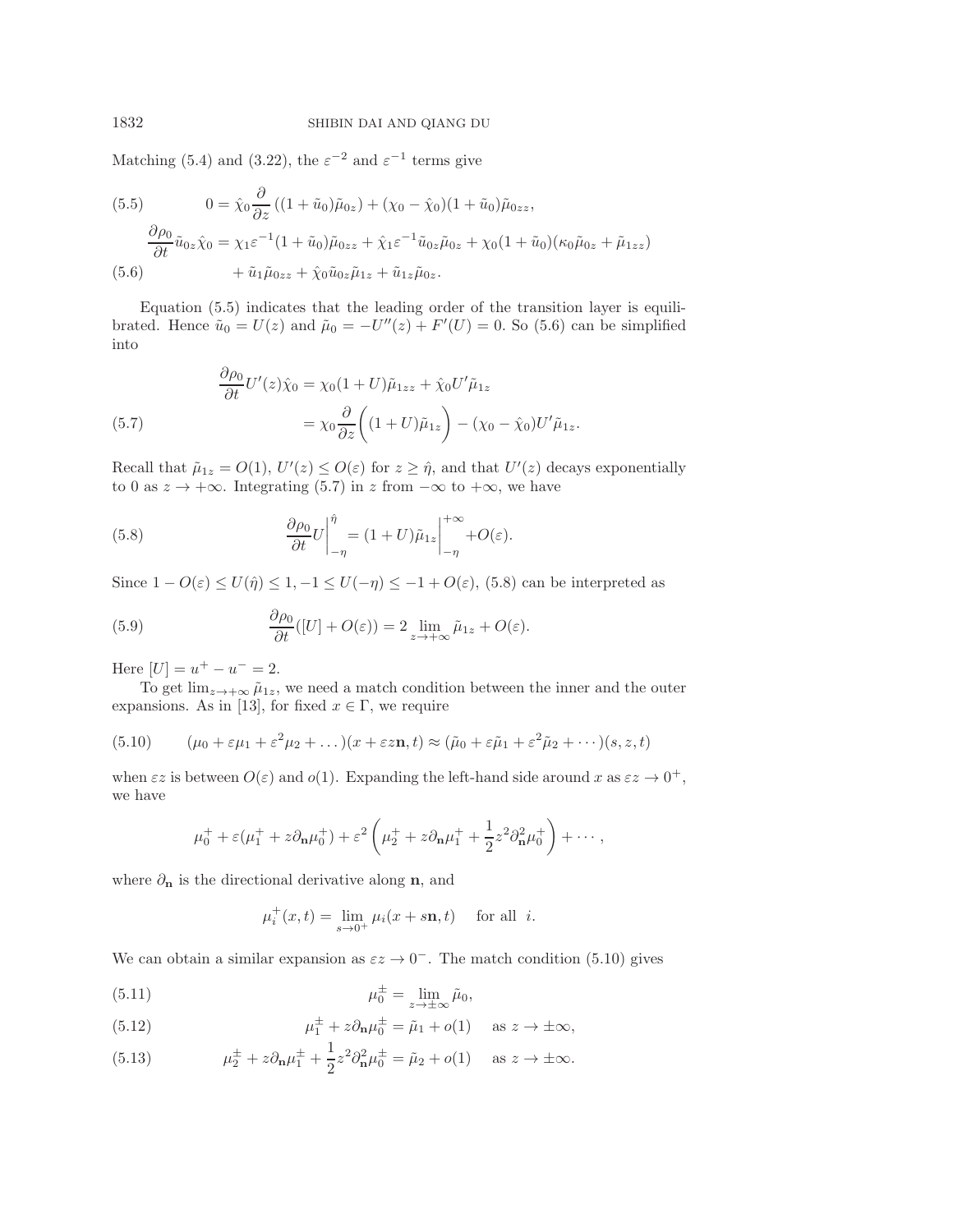Similarly we obtain match conditions for  $u$ ,

(5.14) 
$$
u_0^{\pm} = \lim_{z \to \pm \infty} \tilde{u}_0,
$$

(5.15) 
$$
u_1^{\pm} + z \partial_{\mathbf{n}} u_0^{\pm} = \tilde{u}_1 + o(1) \quad \text{as } z \to \pm \infty,
$$

(5.16) 
$$
u_2^{\pm} + z \partial_{\mathbf{n}} u_1^{\pm} + \frac{1}{2} z^2 \partial_{\mathbf{n}}^2 u_0^{\pm} = \tilde{u}_2 + o(1) \text{ as } z \to \pm \infty.
$$

By match condition (5.12),  $\tilde{\mu}_{1z} \to \partial_{\mathbf{n}} \mu_0^+$  as  $z \to +\infty$ . So in the limit equation (5.9) becomes

(5.17) 
$$
V = -\frac{\partial \rho_0}{\partial t} = -\partial_{\mathbf{n}} \mu_0^+.
$$

**5.3. Sharp interface limit in the time scale** *t***.** Combining (5.2), (5.17) and the match condition (5.14), formally in the sharp interface limit, we have

(5.18) 
$$
\partial_t u_0 = \nabla \cdot ((1 + u_0) \nabla \mu_0), \quad \mu_0 = F'(u_0) \text{ in } \Omega_{\pm},
$$

(5.19)  $u_0^{\pm} = \pm 1$  on  $\Gamma$ ,

(5.20) 
$$
V = -\partial_{\mathbf{n}}\mu_0^+.
$$

The velocity of the interface is determined by data in  $\Omega_{+}$ . This is a one-sided Stefan problem.

## **6.** The time scale  $t_1 = \varepsilon t$ : A one-sided Hele–Shaw problem.

**6.1. Outer expansion.** In the time scale  $t_1 = \varepsilon t$ ,

(6.1) 
$$
\partial_t u = \varepsilon \partial_{t_1} u_0 + \varepsilon^2 \partial_{t_1} u_1 + \varepsilon^3 \partial_{t_1} u_2 + \cdots
$$

Matching the terms of (6.1) and (4.1) for every order in  $\varepsilon$ , we have

(6.2) 
$$
0 = \nabla \cdot ((1 + u_0) \nabla \mu_0), \quad \mu_0 = F'(u_0),
$$

(6.3) 
$$
\partial_{t_1} u_0 = \nabla \cdot \left( (1+u_0) \nabla \mu_1 + u_1 \nabla \mu_0 \right),
$$

(6.4) 
$$
\partial_{t_1} u_1 = \nabla \cdot \left( (1 + u_0) \nabla \mu_2 + u_1 \nabla \mu_1 + u_2 \nabla \mu_0 \right).
$$

Equation (6.2) indicates that  $u_0$  and consequently  $\mu_0$  are in steady states. So it is reasonable to assume the solution for (6.2) is

$$
u_0 = \begin{cases} 1 & \text{in } \Omega_+, \\ -1 & \text{in } \Omega_-. \end{cases}
$$

Then  $\mu_0 = F'(u_0) = 0$ . Since  $\mu_1 = F''(u_0)u_1 = 2u_1$ , (6.3) translates into

(6.5) 
$$
-\Delta \mu_1 = 0 \text{ in } \Omega_+.
$$

In  $\Omega_-,$  since  $u_0 = -1$ ,  $\mu_0 = 0$ , we cannot get any useful information from (6.3). Instead  $\mu_1$  must be determined by (6.4). That is,  $u_1$  satisfies a nonlinear diffusion equation in  $\Omega_-,$ 

(6.6) 
$$
\partial_{t_1} u_1 = \nabla \cdot (u_1 \nabla \mu_1) \text{ in } \Omega_-.
$$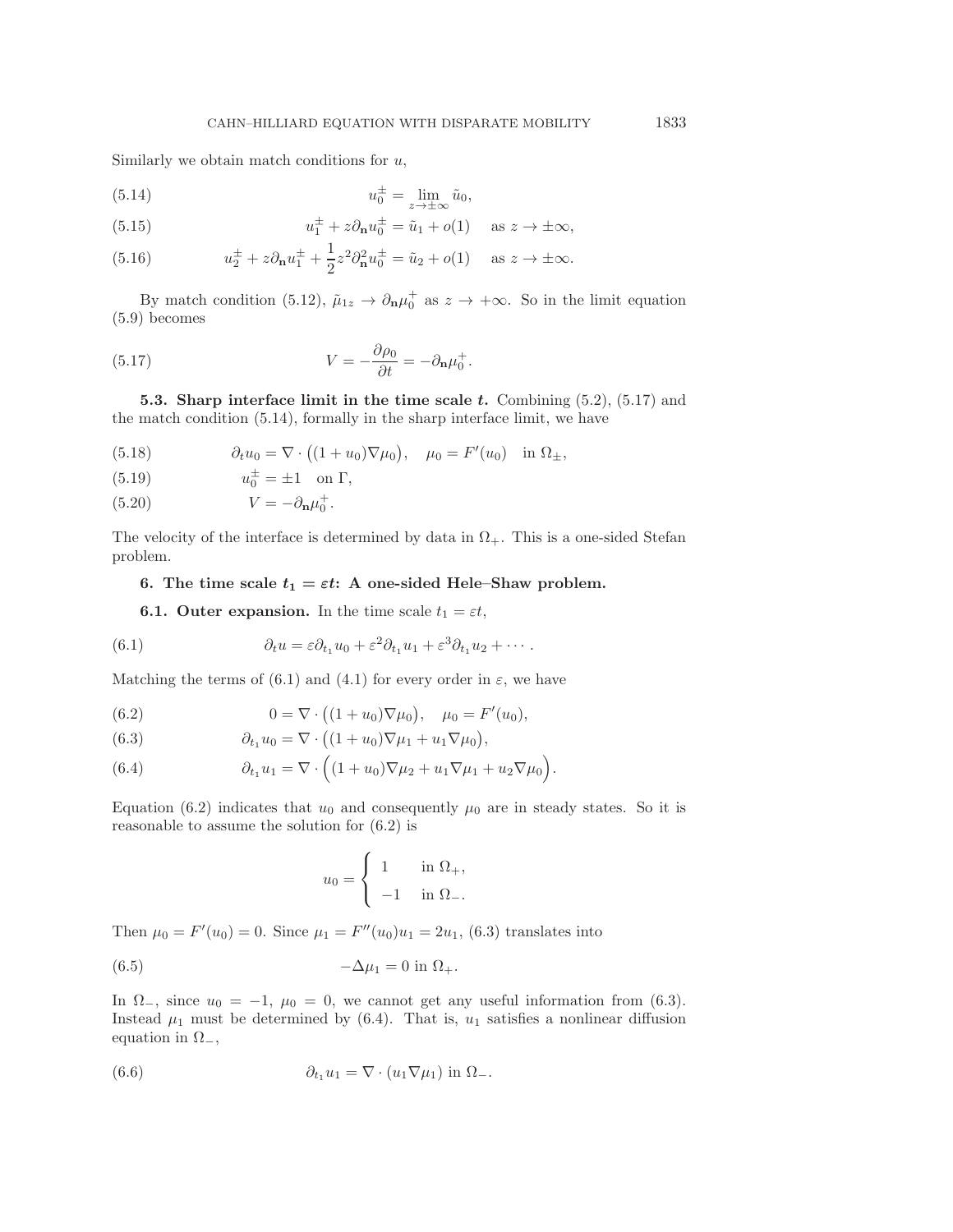Since  $\mu_1 = F''(u_0)u_1 = 2u_1$ , it turns out  $\mu_1$  satisfies a porous medium equation

(6.7) 
$$
\partial_{t_1} \mu_1 = \nabla \cdot (\mu_1 \nabla \mu_1) \text{ in } \Omega_-.
$$

**6.2. Inner expansion.** For the inner expansion, we have

$$
u(x,t) = \tilde{u}(s, z, t) = \tilde{u}_0 + \varepsilon \tilde{u}_1 + \varepsilon^2 \tilde{u}_2 + \varepsilon^3 \tilde{u}_3 + \cdots,
$$
  
\n
$$
\mu(x,t) = \tilde{\mu}(s, z, t) = \tilde{\mu}_0 + \varepsilon \tilde{\mu}_1 + \varepsilon^2 \tilde{\mu}_2 + \varepsilon^3 \tilde{\mu}_3 + \cdots,
$$
  
\n
$$
\rho(x,t) = \rho_0 + \varepsilon \rho_1 + \cdots;
$$

then,

$$
u_t = \varepsilon \left( \tilde{u}_{t_1} + \nabla_s \tilde{u} \cdot \frac{\partial s}{\partial t_1} \right) + \frac{\partial \rho}{\partial t_1} \tilde{u}_z = \frac{\partial \rho_0}{\partial t_1} \tilde{u}_{0z} \hat{\chi}_0
$$
  
(6.8) 
$$
+ \varepsilon \left( \frac{\partial \rho_1}{\partial t_1} \tilde{u}_{0z} \hat{\chi}_0 + \frac{\partial \rho_0}{\partial t_1} \tilde{u}_{1z} + \frac{\partial \rho_0}{\partial t_1} \tilde{u}_{0z} \hat{\chi}_1 \varepsilon^{-1} + \tilde{u}_{0t_1} + \nabla_s \tilde{u}_0 \cdot \frac{\partial s}{\partial t_1} \right) + O(\varepsilon^2).
$$

Matching (6.8) and (3.22), the  $\varepsilon^{-2}$ ,  $\varepsilon^{-1}$ , and  $\varepsilon^0$  terms give

(6.9) 
$$
0 = \chi_0 (1 + \tilde{u}_0) \tilde{\mu}_{0zz} + \hat{\chi}_0 \tilde{u}_{0z} \tilde{\mu}_{0z},
$$
  
\n
$$
0 = \chi_1 \varepsilon^{-1} (1 + \tilde{u}_0) \tilde{\mu}_{0zz} + \hat{\chi}_1 \varepsilon^{-1} \tilde{u}_{0z} \tilde{\mu}_{0z} + \chi_0 (1 + \tilde{u}_0) (\kappa_0 \tilde{\mu}_{0z} + \tilde{\mu}_{1zz}) + \tilde{u}_1 \tilde{\mu}_{0zz}
$$
  
\n(6.10) 
$$
+ \hat{\chi}_0 \tilde{u}_{0z} \tilde{\mu}_{1z} + \tilde{u}_{1z} \tilde{\mu}_{0z},
$$

$$
\frac{\partial \rho_0}{\partial t_1} \tilde{u}_{0z} \hat{\chi}_0 = \chi_2 \varepsilon^{-2} (1 + \tilde{u}_0) \tilde{\mu}_{0zz} + \hat{\chi}_2 \varepsilon^{-2} \tilde{u}_{0z} \tilde{\mu}_{0z} \n+ \chi_1 \varepsilon^{-1} (1 + \tilde{u}_0) (\kappa_0 \tilde{\mu}_{0z} + \tilde{\mu}_{1zz}) + \hat{\chi}_1 \varepsilon^{-1} \tilde{u}_{0z} \tilde{\mu}_{1z} \n+ \chi_0 (1 + \tilde{u}_0) (\Delta_0 \tilde{\mu}_0 + \kappa_0 \tilde{\mu}_{1z} + \tilde{\mu}_{2zz}) + \tilde{u}_1 (\kappa_0 \tilde{\mu}_{0z} + \tilde{\mu}_{1zz}) + \tilde{u}_2 \tilde{\mu}_{0zz} \n(6.11) \qquad + \frac{\partial \tilde{u}_0}{\partial s_j} \frac{\partial \tilde{\mu}_0}{\partial s_j} + \hat{\chi}_0 \tilde{u}_{0z} \tilde{\mu}_{2z} + \tilde{u}_{1z} \tilde{\mu}_{1z} + \tilde{u}_{2z} \tilde{\mu}_{0z}.
$$

Equation (6.9) indicates that the interface is stable in the leading order, that is,  $\tilde{u}_0(s, z, t) = U(z)$  and  $\tilde{\mu}_0 = 0$ .

Equation (6.10) is simplified into

$$
\hat{\chi}_0 \frac{\partial}{\partial z} \left( (1 + \tilde{u}_0) \tilde{\mu}_{1z} \right) + (\chi_0 - \hat{\chi}_0) (1 + \tilde{u}_0) \tilde{\mu}_{1zz} = 0.
$$

This means

(6.12) 
$$
\frac{\partial}{\partial z}\bigg((1+\tilde{u}_0)\tilde{\mu}_{1z}\bigg) = 0 \quad \text{if } z \in (-\eta, \hat{\eta}),
$$

(6.13) 
$$
(1 + \tilde{u}_0)\tilde{\mu}_{1zz} = 0 \text{ if } z \in [\hat{\eta}, +\infty).
$$

Equation (6.13) indicates that  $\tilde{\mu}_1$  is a linear function of z in  $[\hat{\eta}, +\infty)$ . By match condition (5.12), we have  $\lim_{z\to+\infty} \tilde{\mu}_{1z} = \partial_{\mathbf{n}} \mu_0^+ = 0$ . So there exists  $c(s, t)$ , independent of z, such that  $\tilde{\mu}_1 = c$  for  $z \in [\hat{\eta}, +\infty)$ .

As for  $z \in (-\eta, \hat{\eta})$ , (6.12) indicates that there exists  $b(s, t)$  independent of z such that  $(1+U)\tilde{\mu}_{1z} = b$ . The smooth continuity at  $z = \hat{\eta}$  requires  $b = 0$ . Consequently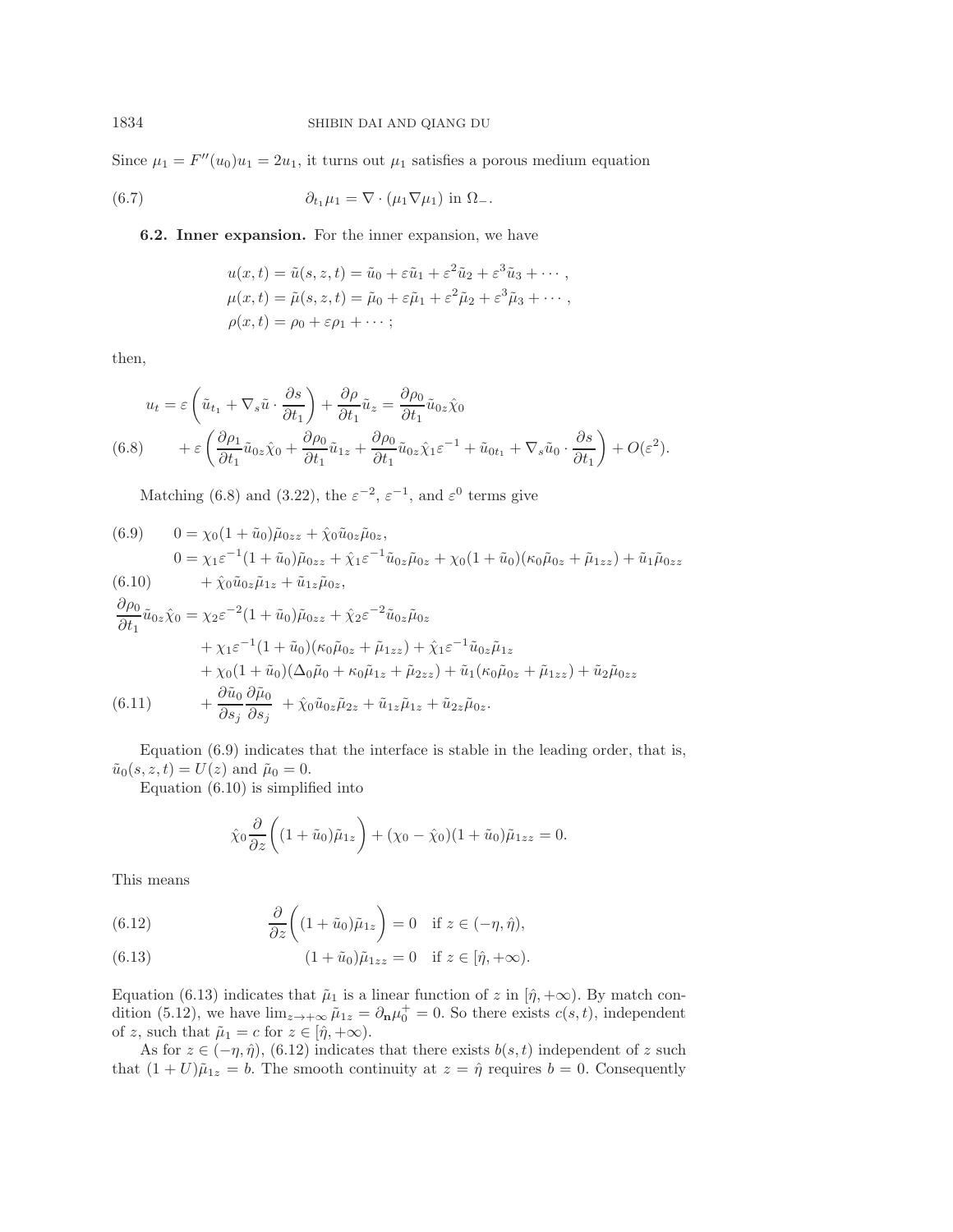$\tilde{\mu}_1$  is a constant in  $(-\eta, \hat{\eta})$ . Again by continuity at  $z = \hat{\eta}$  we see that  $\tilde{\mu}_1 = c$  for  $z \in (-\eta, +\infty)$ .S

About  $\tilde{\mu}_1$  for  $z \in (-\infty, -\eta)$ , since the match condition (5.12) gives  $\tilde{\mu}_{1z} \to \partial_{\mathbf{n}} \mu_0^-$ 0 as  $z \to -\infty$ , it is reasonable to make an ad hoc assumption through extrapolation that  $\tilde{\mu}_1 = c$  for all  $z \in (-\infty, \infty)$ . So

(6.14) 
$$
c = \tilde{\mu}_1 = -\tilde{u}_{1zz} - \kappa_0 \tilde{u}_{0z} + F''(\tilde{u}_0)\tilde{u}_1.
$$

Define an operator  $\mathcal{L} := -\partial_{zz} + F''(U)$ . Then (6.14) can be rewritten as

(6.15) 
$$
\kappa_0 \tilde{u}_{0z} + c = \mathcal{L} \tilde{u}_1.
$$

To find c, we apply a solvability condition of (6.15). Namely,  $\kappa_0\tilde{u}_{0z}+c$  need to be perpendicular to the kernel of the self-adjoint operator  $\mathcal L$  spanned by  $\tilde{u}_{0z} = U'$ . Multiplying both sides of (6.14) by  $\tilde{u}_{0z}$  and integrating in z from  $-\infty$  to  $+\infty$ , we have

$$
\kappa_0 \int_{-\infty}^{\infty} \tilde{u}_{0z}^2 dz + c \int_{-\infty}^{\infty} \tilde{u}_{0z} dz = \int_{-\infty}^{\infty} \left( -\tilde{u}_{1zz} + F''(\tilde{u}_0)\tilde{u}_1 \right) \tilde{u}_{0z} dz
$$
  

$$
= \int_{-\infty}^{\infty} \left( -\tilde{u}_{0zzz} + F''(\tilde{u}_0)\tilde{u}_{0z} \right) \tilde{u}_1 dz
$$
  

$$
= \int_{-\infty}^{\infty} \tilde{\mu}_{0z} \tilde{u}_1 dz = 0.
$$

So

(6.16) 
$$
\tilde{\mu}_1 = c = -\kappa_0 \frac{S}{[U]},
$$

where

$$
S = \int_{-\infty}^{\infty} \tilde{u}_{0z}^2 dz = \int_{-\infty}^{\infty} U'(z)^2 dz.
$$

Again by match condition (5.12), we conclude that in the sharp interface limit, the boundary condition for  $\mu_1$  on  $\Gamma$  is

(6.17) 
$$
\mu_1 = -\kappa_0 \frac{S}{|U|} \quad \text{on } \Gamma.
$$

This is the Gibbs–Thomson condition.

From (6.15)  $\tilde{u}_1$  can be solved as  $\tilde{u}_1 = \kappa_0 \Phi_1 + \alpha_1 U'(z)$ , where  $\Phi_1 \perp \text{Ker}\mathcal{L}$  satisfies  $\mathcal{L}\Phi_1 = U' - S[U]^{-1}$  and  $\alpha_1 U'(z) \in \text{Ker}\mathcal{L}$ . Since the position of  $\Gamma$  is chosen so as to  $\tilde{u}_1(0) = 0$ , we have  $\alpha_1 = -\kappa_0 \Phi_1(0)/U'(0)$ . That is,

$$
(6.18) \t\t\t \tilde{u}_1 = \kappa_0 \tilde{\Phi}_1,
$$

where  $\tilde{\Phi}_1 := \Phi_1 - U'(z)\Phi_1(0)/U'(0)$  and

$$
\tilde{\Phi}_1 \to -\frac{S}{[U]F''(\pm 1)}
$$
 as  $z \to \pm \infty$ .

Equation (6.11) can be simplified into

(6.19) 
$$
\begin{aligned}\n\frac{\partial \rho_0}{\partial t_1} U' \hat{\chi}_0 &= \chi_0 (1 + U) \tilde{\mu}_{2zz} + \hat{\chi}_0 U' \tilde{\mu}_{2z} \\
&= \chi_0 \frac{\partial}{\partial z} \left( (1 + U) \tilde{\mu}_{2z} \right) - (\chi_0 - \hat{\chi}_0) U' \tilde{\mu}_{2z}.\n\end{aligned}
$$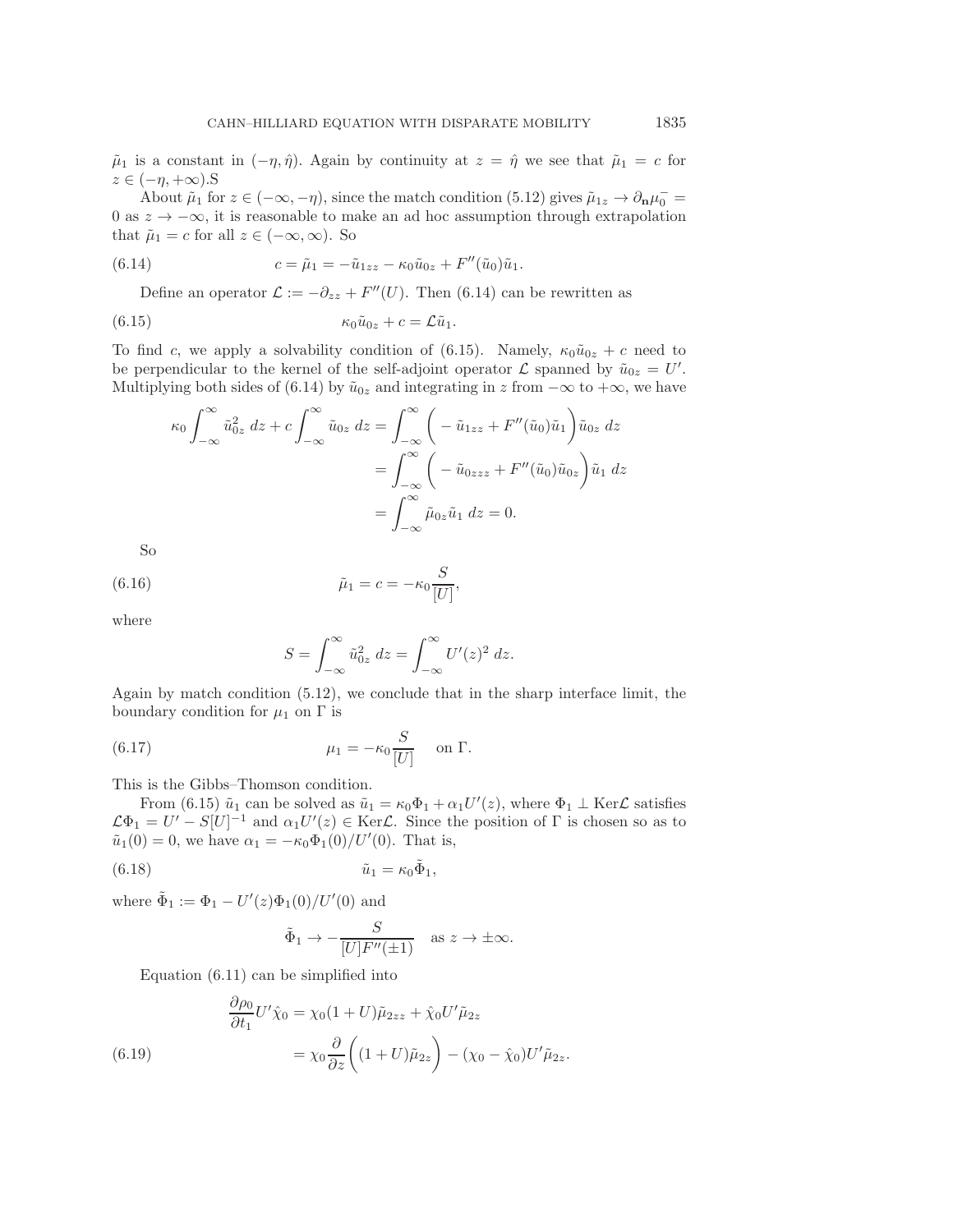As is done in section 5, integrating in z from  $-\infty$  to  $\infty$ , we have

(6.20) 
$$
\frac{\partial \rho_0}{\partial t_1} (2 + O(\varepsilon)) = 2 \lim_{z \to +\infty} \tilde{\mu}_{2z} + O(\varepsilon) = 2 \partial_{\mathbf{n}} \mu_1^+ + O(\varepsilon).
$$

So

(6.21) 
$$
V = -\frac{\partial \rho_0}{\partial t_1} = -\partial_{\mathbf{n}} \mu_1^+.
$$

**6.3. Sharp interface limits.** In summary, the evolution of the interface Γ is determined, in the leading order, by the following model:

(6.22) 
$$
\Delta \mu_1 = 0 \quad \text{in } \Omega_+,
$$

(6.23) 
$$
\mu_1 = -\frac{S}{2}\kappa_0 \quad \text{on } \Gamma,
$$

(6.24) 
$$
V = -\partial_{\mathbf{n}}\mu_1^+ \quad \text{on } \Gamma.
$$

This sharp interface problem is a one-sided Hele–Shaw problem.

As for the data in  $\Omega_-,$  we know  $u_0 = -1$  and  $\mu_1 = F''(u_0)u_1 = 2u_1$ . By (6.7) and  $(6.17), \mu_1$  needs to satisfy

$$
\partial_{t_1}\mu_1 = \nabla \cdot (\mu_1 \nabla \mu_1) \text{ in } \Omega_-,
$$

$$
\mu_1 = -\frac{S}{2}\kappa_0 \text{ on } \Gamma.
$$

The flux from the data in  $\Omega_{-}$  contributes to an  $O(\varepsilon)$  correction to the normal velocity of the interface, together with the surface diffusion, that is, the surface Laplacian of the mean curvature. We will not work out the details of this  $O(\varepsilon)$  correction because it is too complicated and an explicit formula is unlikely to be obtained. We will, however, in section 7 study the interfacial dynamics in the  $t_2 = \varepsilon^2 t$  time scale, after the  $t_1$  dynamics is equilibrated. The effect of the flux from  $\Omega_{-}$  will be clear.

We will concentrate on the scenario that  $\Omega_{+}$  is a minor phase and hence it breaks into a collection of disjoint small components of various sizes.

**7.** The time scale  $t_2 = \varepsilon^2 t$ : Quasi-stationary porous medium equations. In this section, we will keep in mind the scenario that  $\Omega_{+}$  is a minor phase and hence it breaks into a collection of disjoint small components of various sizes. Here  $\omega_+$  is such a small component and we denote its boundary by  $\gamma = \partial \omega_+$ .

Suppose the interfacial dynamics of  $\gamma$  is equilibrated in leading order in the  $t_1$ time scale. By (6.24), it requires  $\partial_{\mathbf{n}}\mu_1^+ = 0$  on  $\gamma$ . Combined with (6.22) it indicates that  $\mu_1$  is a constant in  $\omega_+$ . Then by (6.23),  $\gamma$  should be of constant mean curvature in leading order. In two space dimensions this requires  $\omega_{+}$  to be roughly a circle. In three space dimensions the morphology can be more complicated but the simplest one is that  $\omega_+$  is roughly spherical.

**7.1. Outer expansion.** In this case the outer expansion needs to be carried out outside of the transition region around the interface  $\gamma$ . Write

$$
u(x,t) = u_0 + \varepsilon u_1 + \varepsilon^2 u_2 + \varepsilon^3 u_3 + \cdots ,
$$
  

$$
\mu(x,t) = \mu_0 + \varepsilon \mu_1 + \varepsilon^2 \mu_2 + \cdots ,
$$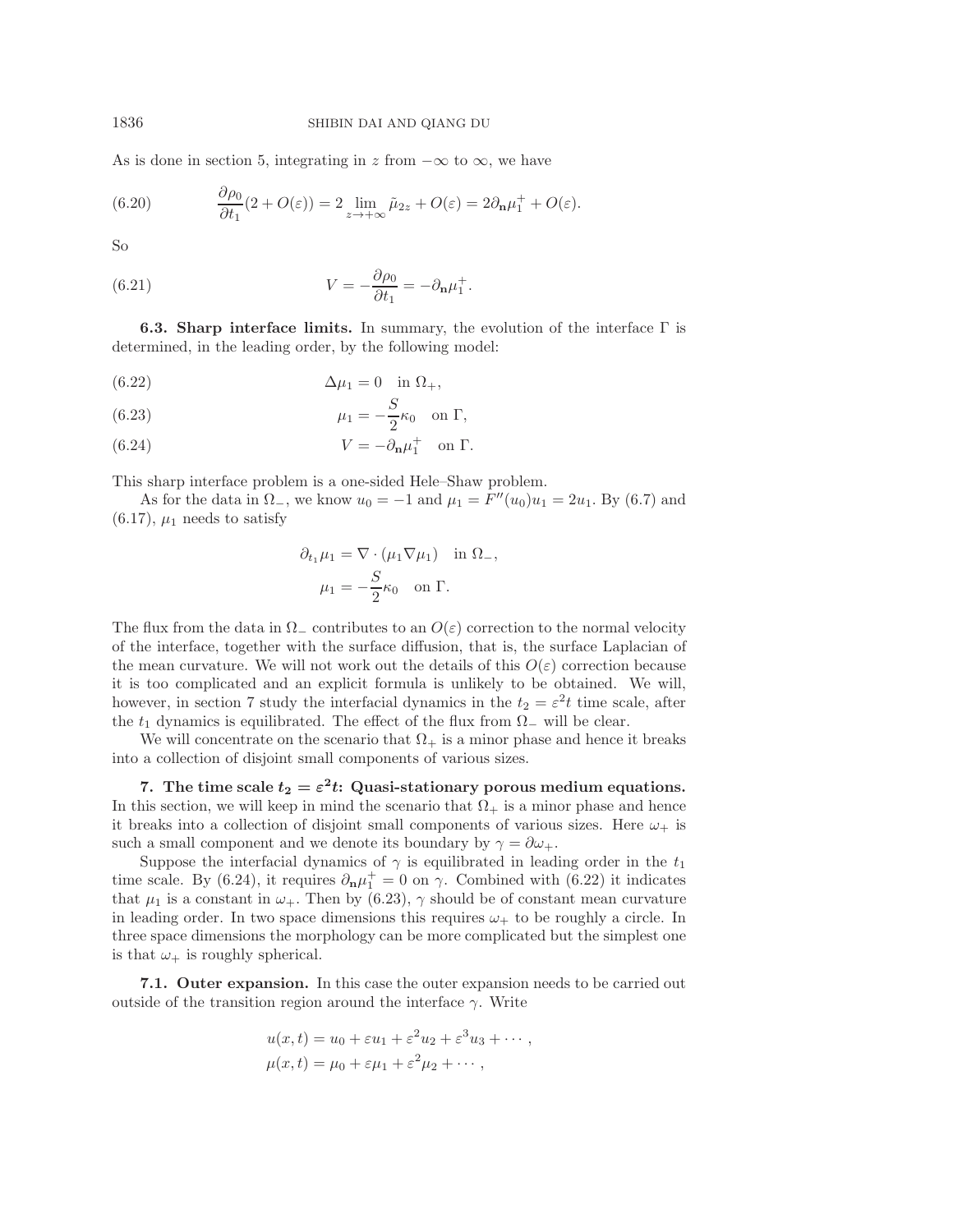where

(7.1) 
$$
u_i = u_i(x, t_2), \quad \mu_i = \mu_i(x, t_2).
$$

(7.2) 
$$
\partial_t u = \varepsilon^2 \partial_{t_2} u_0 + \varepsilon^3 \partial_{t_2} u_1 + \varepsilon^4 \partial_{t_2} u_2 + \cdots
$$

By matching the terms of (7.2) and (4.1) for every order in  $\varepsilon$ , we have

(7.3) 
$$
0 = \nabla \cdot ((1 + u_0) \nabla \mu_0), \quad \mu_0 = F'(u_0),
$$

(7.4) 
$$
0 = \nabla \cdot ((1 + u_0) \nabla \mu_1 + u_1 \nabla \mu_0),
$$

(7.4) 
$$
0 = \nabla \cdot ((1 + u_0) \nabla \mu_1 + u_1 \nabla \mu_0),
$$

$$
(7.5) \qquad \partial_{t_2} u_0 = \nabla \cdot ((1 + u_0) \nabla \mu_2 + u_1 \nabla \mu_1 + u_2 \nabla \mu_0),
$$

(7.6) 
$$
\partial_{t_2} u_1 = \nabla \cdot \left( (1+u_0) \nabla \mu_3 + u_1 \nabla \mu_2 + u_2 \nabla \mu_1 + u_3 \nabla \mu_0 \right).
$$

As in the previous section, it is reasonable to assume  $u_0 = \pm 1$  in  $\Omega_{\pm}$ , respectively, and consequently  $\mu_0 = F'(u_0) = 0$ . Equation (7.4) translates into

$$
\nabla \cdot \left( (1 + u_0) \nabla \mu_1 \right) = 0.
$$

That is,

$$
\Delta \mu_1 = 0 \quad \text{in } \omega_+.
$$

In  $\Omega_-, u_1$  and  $\mu_1$  must be determined by (7.5). Since  $\mu_1 = F''(u_0)u_1 = (3u_0^2 1)u_1 = 2u_1$ , we have a quasi-stationary porous medium equation

(7.8) 
$$
\nabla \cdot (\mu_1 \nabla \mu_1) = 0 \text{ in } \Omega_-.
$$

Now we consider  $\mu_2$ . In  $\omega_+$ , by (7.5), since  $u_0 = 1$  and  $\mu_1 = 2u_1$ , we have

(7.9) 
$$
\Delta \mu_2 = -\frac{1}{4} \nabla \cdot (\mu_1 \nabla \mu_1) = -\frac{1}{4} |\nabla \mu_1|^2 \text{ in } \omega_+.
$$

In  $\Omega_{-}$ , since  $u_0 = -1, \mu_0 = 0$  and because of (7.8), we cannot get any useful information from (7.5). Instead we need to look into (7.6). Upon simplification, we have

$$
\partial_{t_2} u_1 = \nabla \cdot \left( u_1 \nabla \mu_2 + u_2 \nabla \mu_1 \right) \quad \text{in } \Omega_-.
$$

**7.2. Inner expansion.** In the transition region around  $\gamma$ , we have the following expansion:

$$
u(x,t) = \tilde{u}(s, z, t_2) = \tilde{u}_0 + \varepsilon \tilde{u}_1 + \varepsilon^2 \tilde{u}_2 + \varepsilon^3 \tilde{u}_3 + \cdots,
$$
  
\n
$$
\mu(x,t) = \tilde{\mu}(s, z, t_2) = \tilde{\mu}_0 + \varepsilon \tilde{\mu}_1 + \varepsilon^2 \tilde{\mu}_2 + \varepsilon^3 \tilde{\mu}_3 + \cdots,
$$
  
\n
$$
\rho(x,t) = \rho_0 + \varepsilon \rho_1 + \cdots.
$$

Then

(7.10) 
$$
u_t = \varepsilon^2 \left( \tilde{u}_{t_2} + \nabla_s \tilde{u} \cdot \frac{\partial s}{\partial t_2} \right) + \varepsilon \frac{\partial \rho}{\partial t_2} \tilde{u}_z = \varepsilon \frac{\partial \rho_0}{\partial t_2} \tilde{u}_{0z} \hat{\chi}_0 + O(\varepsilon^2).
$$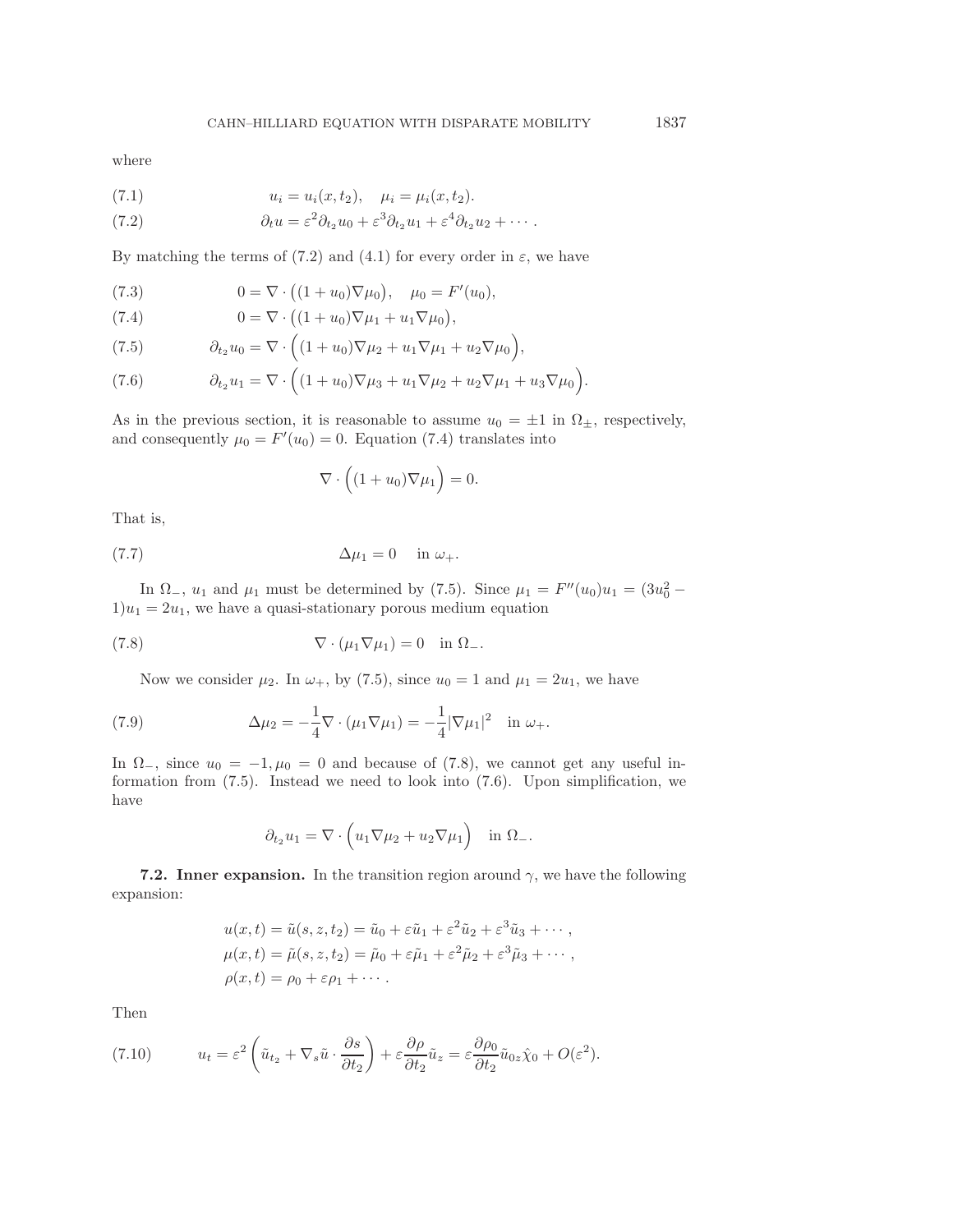By (1.1), matching (7.10) and (3.22), the  $\varepsilon^{-2}$ ,  $\varepsilon^{-1}$ ,  $\varepsilon^{0}$ , and  $\varepsilon$  terms give

(7.11) 
$$
0 = \chi_0 (1 + \tilde{u}_0) \tilde{\mu}_{0zz} + \hat{\chi}_0 \tilde{u}_{0z} \tilde{\mu}_{0z},
$$
  
\n
$$
0 = \chi_1 \varepsilon^{-1} (1 + \tilde{u}_0) \tilde{\mu}_{0zz} + \hat{\chi}_1 \varepsilon^{-1} \tilde{u}_{0z} \tilde{\mu}_{0z} + \chi_0 (1 + \tilde{u}_0) (\kappa_0 \tilde{\mu}_{0z} + \tilde{\mu}_{1zz}) + \tilde{u}_1 \tilde{\mu}_{0zz}
$$
  
\n(7.12) 
$$
+ \hat{\chi}_0 \tilde{u}_{0z} \tilde{\mu}_{1z} + \tilde{u}_{1z} \tilde{\mu}_{0z},
$$
  
\n
$$
0 = \chi_2 \varepsilon^{-2} (1 + \tilde{u}_0) \tilde{\mu}_{0zz} + \hat{\chi}_2 \varepsilon^{-2} \tilde{u}_{0z} \tilde{\mu}_{0z}
$$

$$
(7.13) \qquad \begin{aligned} 0 &= \chi_2 \varepsilon \quad (1 + u_0) \mu_{0zz} + \chi_2 \varepsilon \quad u_{0z} \mu_{0z} \\ &+ \chi_1 \varepsilon^{-1} (1 + \tilde{u}_0) (\kappa_0 \tilde{\mu}_{0z} + \tilde{\mu}_{1zz}) + \hat{\chi}_1 \varepsilon^{-1} \tilde{u}_{0z} \tilde{\mu}_{1z} \\ &+ \chi_0 (1 + \tilde{u}_0) (\Delta_0 \tilde{\mu}_0 + \kappa_0 \tilde{\mu}_{1z} + \tilde{\mu}_{2zz}) + \tilde{u}_1 (\kappa_0 \tilde{\mu}_{0z} + \tilde{\mu}_{1zz}) + \tilde{u}_2 \tilde{\mu}_{0zz} \\ &+ \frac{\partial \tilde{u}_0}{\partial s_j} \frac{\partial \tilde{\mu}_0}{\partial s_j} + \hat{\chi}_0 \tilde{u}_{0z} \tilde{\mu}_{2z} + \tilde{u}_{1z} \tilde{\mu}_{1z} + \tilde{u}_{2z} \tilde{\mu}_{0z}, \end{aligned}
$$

$$
\frac{\partial \rho_0}{\partial t_2} \tilde{u}_{0z} \hat{\chi}_0 = \chi_3 \varepsilon^{-3} (1 + \tilde{u}_0) \tilde{\mu}_{0zz} + \tilde{\chi}_3 \varepsilon^{-3} \tilde{u}_{0z} \tilde{\mu}_{0z} + \chi_2 \varepsilon^{-2} (1 + \tilde{u}_0) (\kappa_0 \tilde{\mu}_{0z} + \tilde{\mu}_{1zz}) \n+ \tilde{\chi}_2 \varepsilon^{-2} \tilde{u}_{0z} \tilde{\mu}_{1z} + \chi_1 \varepsilon^{-1} (1 + \tilde{u}_0) (\Delta_0 \tilde{\mu}_0 + \kappa_0 \tilde{\mu}_{1z} + \tilde{\mu}_{2zz}) + \tilde{\chi}_1 \varepsilon^{-1} \tilde{u}_{0z} \tilde{\mu}_{2z} \n+ \chi_0 (1 + \tilde{u}_0) (\Delta_1 \tilde{\mu}_0 + \Delta_0 \tilde{\mu}_1 + \kappa_0 \tilde{\mu}_{2z} + \tilde{\mu}_{3zz}) \n+ \tilde{u}_1 (\Delta_0 \tilde{\mu}_0 + \kappa_0 \tilde{\mu}_{1z} + \tilde{\mu}_{2zz}) + \tilde{u}_2 (\kappa_0 \tilde{\mu}_{0z} + \tilde{\mu}_{1zz}) + \tilde{u}_3 \tilde{\mu}_{0zz} \n+ \frac{\partial \tilde{u}_0}{\partial s_j} \frac{\partial \tilde{\mu}_1}{\partial s_j} + \frac{\partial \tilde{u}_1}{\partial s_j} \frac{\partial \tilde{\mu}_0}{\partial s_j} - 2z \sum_{j=1}^{n-1} k_{j0} \frac{\partial \tilde{u}_0}{\partial s_j} \frac{\partial \tilde{\mu}_0}{\partial s_j}
$$
\n
$$
(7.14)
$$

(7.14)  $+ \hat{\chi}_0 \tilde{u}_{0z} \tilde{\mu}_{3z} + \tilde{u}_{1z} \tilde{\mu}_{2z} + \tilde{u}_{2z} \tilde{\mu}_{1z} + \tilde{u}_{3z} \tilde{\mu}_{0z}.$ 

As is done in section 6, (7.11) and (7.12) indicate that

(7.15) 
$$
\tilde{u}_0 = U(z), \quad \tilde{\mu}_0 = 0, \quad \tilde{u}_1 = \kappa_0 \tilde{\Phi}_1, \quad \tilde{\mu}_1 = -\kappa_0 \frac{S}{[U]}.
$$

So by match condition (5.12), we have

(7.16) 
$$
\mu_1 = -\kappa_0 \frac{S}{[U]} \quad \text{on } \gamma.
$$

Since the  $t_1$  dynamics (6.22)–(6.24) is equilibrated, we have  $\partial_{\mathbf{n}}\mu_1^+ = 0$  and  $\mu_1$  is a constant in  $\omega_+$ . Consequently  $\gamma$  is of constant mean curvature in the leading order.

Now we consider  $\tilde{\mu}_2$ .

LEMMA 7.1. *There exists a constant*  $S_1$  *such that*  $\tilde{\mu}_2$  *is asymptotically linear with slope*  $\partial_{\mathbf{n}} \mu_1^-$  *as*  $z \to -\infty$  *and* 

(7.17) 
$$
\tilde{\mu}_2 = -\kappa_0^2 \frac{S_1}{[U]} - \kappa_{01} \frac{S}{[U]} \quad \text{for } z \in (-\eta, +\infty).
$$

*As for values of*  $\tilde{\mu}_2$  *in*  $(-\infty, -\eta)$ *, the exact formula cannot be obtained but we reasonably extrapolate a little bit and assume*  $\tilde{\mu}_2 = -\kappa_0^2 \frac{S_1}{|U|} - \kappa_{01} \frac{S}{|U|}$  for  $z \in (-2\eta, -\eta)$ .

*Proof.* By (7.13), we have

(7.18) 
$$
(1+U)\tilde{\mu}_{2zz} = 0 \text{ if } z \in [\hat{\eta}, +\infty),
$$

(7.19) 
$$
0 = \frac{\partial}{\partial z} \left( (1+U)\tilde{\mu}_{2z} \right) \text{ if } z \in (-\eta, \hat{\eta}).
$$

Equation (7.18) requires that  $\tilde{\mu}_{2z}$  is a constant for  $z \in [\hat{\eta}, +\infty)$ . Since  $\tilde{\mu}_{2z} \to \partial_{\mathbf{n}} \mu_1^+ = 0$ as  $z \to +\infty$ , we have  $\tilde{\mu}_{2z} = 0$  for  $z \in [\hat{\eta}, +\infty)$ . By (7.19), there is  $b_2$  independent of z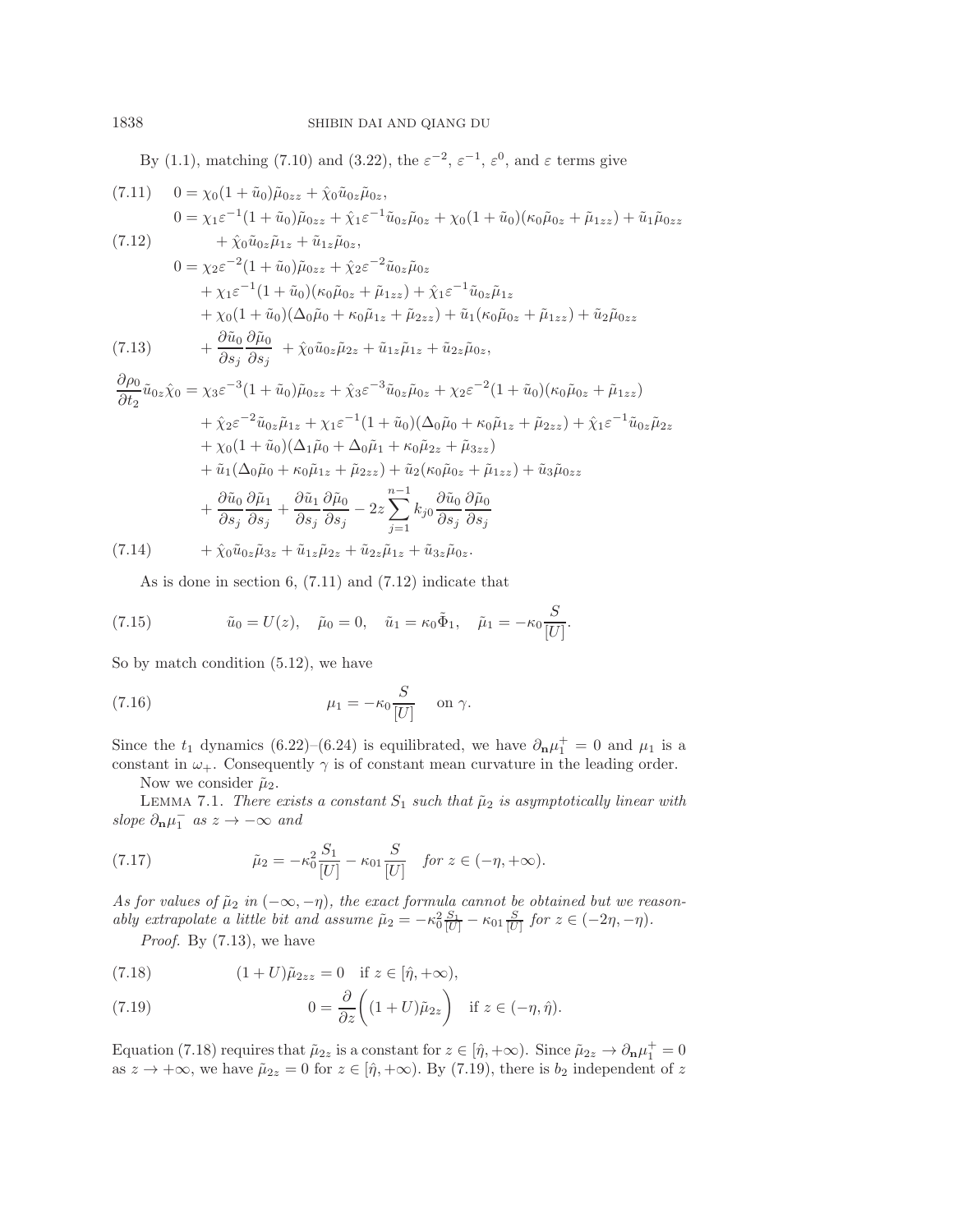such that

$$
b_2 = (1+U)\tilde{\mu}_{2z} \quad \text{for all } z \in (-\eta, \hat{\eta}).
$$

By the continuity of  $\tilde{\mu}_{2z}$  at  $z = \hat{\eta}$ , we have  $b_2 = 0$ . Hence there exists  $c_2(s, t)$  independent of z such that

(7.20) 
$$
\tilde{\mu}_2 = c_2 \quad \text{for } z \in (-\eta, +\infty).
$$

As for  $z \in (-\infty, -\eta)$ , we resort to the match condition (5.13), which requires

$$
\lim_{z \to -\infty} \tilde{\mu}_{2z} = \partial_{\mathbf{n}} \mu_1^-.
$$

Since in  $\Omega_-, \mu_1$  solves (7.8) and (7.16), in general  $\partial_{\bf n} \mu_1^-$  is not 0. This means  $\tilde{\mu}_2$  has a tail as  $z \to -\infty$  that is asymptotically linear with a nonzero slope  $\partial_{\bf n} \mu_1^-$ .

To find  $c_2$ , by  $(3.15)$ , we have

$$
\tilde{\mu}_2 = -\tilde{u}_{2zz} - \kappa_0 \tilde{u}_{1z} - \Delta_0 \tilde{u}_0 + F''(\tilde{u}_0) \tilde{u}_2 + \frac{1}{2} F'''(\tilde{u}_0) \tilde{u}_1^2
$$
  
=  $-\tilde{u}_{2zz} + F''(\tilde{u}_0) \tilde{u}_2 - \kappa_0 \tilde{u}_{1z} - (\kappa_1 z + \kappa_{01}) \tilde{u}_{0z} \hat{\chi}_0 + \frac{1}{2} F'''(\tilde{u}_0) \tilde{u}_1^2.$ 

So

(7.21) 
$$
\mathcal{L}\tilde{u}_2 = \tilde{\mu}_2 + \kappa_0 \tilde{u}_{1z} + (\kappa_1 z + \kappa_{01}) \tilde{u}_{0z} \hat{\chi}_0 - \frac{1}{2} F'''(\tilde{u}_0) \tilde{u}_1^2.
$$

The solvability condition requires

$$
0 = \int_{-\infty}^{\infty} \left( \tilde{\mu}_2 + \kappa_0 \tilde{u}_{1z} + (\kappa_1 z + \kappa_{01}) \tilde{u}_{0z} \hat{\chi}_0 - \frac{1}{2} F'''(\tilde{u}_0) \tilde{u}_1^2 \right) U' dz
$$
  
\n
$$
= \int_{-\infty}^{\infty} \left( c_2 + \kappa_0 \tilde{u}_{1z} + (\kappa_1 z + \kappa_{01}) \tilde{u}_{0z} - \frac{1}{2} F'''(\tilde{u}_0) \tilde{u}_1^2 \right) U' dz + O(\varepsilon)
$$
  
\n
$$
= [U] c_2 + \int_{-\infty}^{\infty} \left( \kappa_0 \tilde{u}_{1z} - \frac{1}{2} F'''(\tilde{u}_0) \tilde{u}_1^2 \right) U' dz + \kappa_1 \int_{-\infty}^{\infty} z U'^2 dz
$$
  
\n
$$
+ \kappa_{01} \int_{-\infty}^{\infty} U'^2 dz + O(\varepsilon)
$$
  
\n
$$
= [U] c_2 + \int_{-\infty}^{\infty} \left( \kappa_0 \tilde{u}_{1z} - \frac{1}{2} F'''(\tilde{u}_0) \tilde{u}_1^2 \right) U' dz + \kappa_{01} \int_{-\infty}^{\infty} U'^2 dz + O(\varepsilon)
$$
  
\n
$$
= [U] c_2 + \kappa_0^2 \int_{-\infty}^{\infty} \left( \tilde{\Phi}'_1 - \frac{1}{2} F'''(U) \tilde{\Phi}_1^2 \right) U' dz + \kappa_{01} \int_{-\infty}^{\infty} U'^2 dz + O(\varepsilon).
$$

So

(7.22) 
$$
c_2 = -\kappa_0^2 \frac{S_1}{[U]} - \kappa_{01} \frac{S}{[U]},
$$

where

(7.23) 
$$
S_1 = \int_{-\infty}^{\infty} \left( \tilde{\Phi}'_1 - \frac{1}{2} F'''(U) \tilde{\Phi}_1^2 \right) U' dz. \quad \Box
$$

To calculate the normal velocity, we simplify (7.14) and get

(7.24) 
$$
\frac{\partial \rho_0}{\partial t_2} \tilde{u}_{0z} \hat{\chi}_0 = \chi_0 \frac{\partial}{\partial z} \left( (1 + \tilde{u}_0) \tilde{\mu}_{3z} \right) + \frac{\partial}{\partial z} (\tilde{u}_1 \tilde{\mu}_{2z}) + (\hat{\chi}_0 - \chi_0) \tilde{u}_{0z} \tilde{\mu}_{3z}.
$$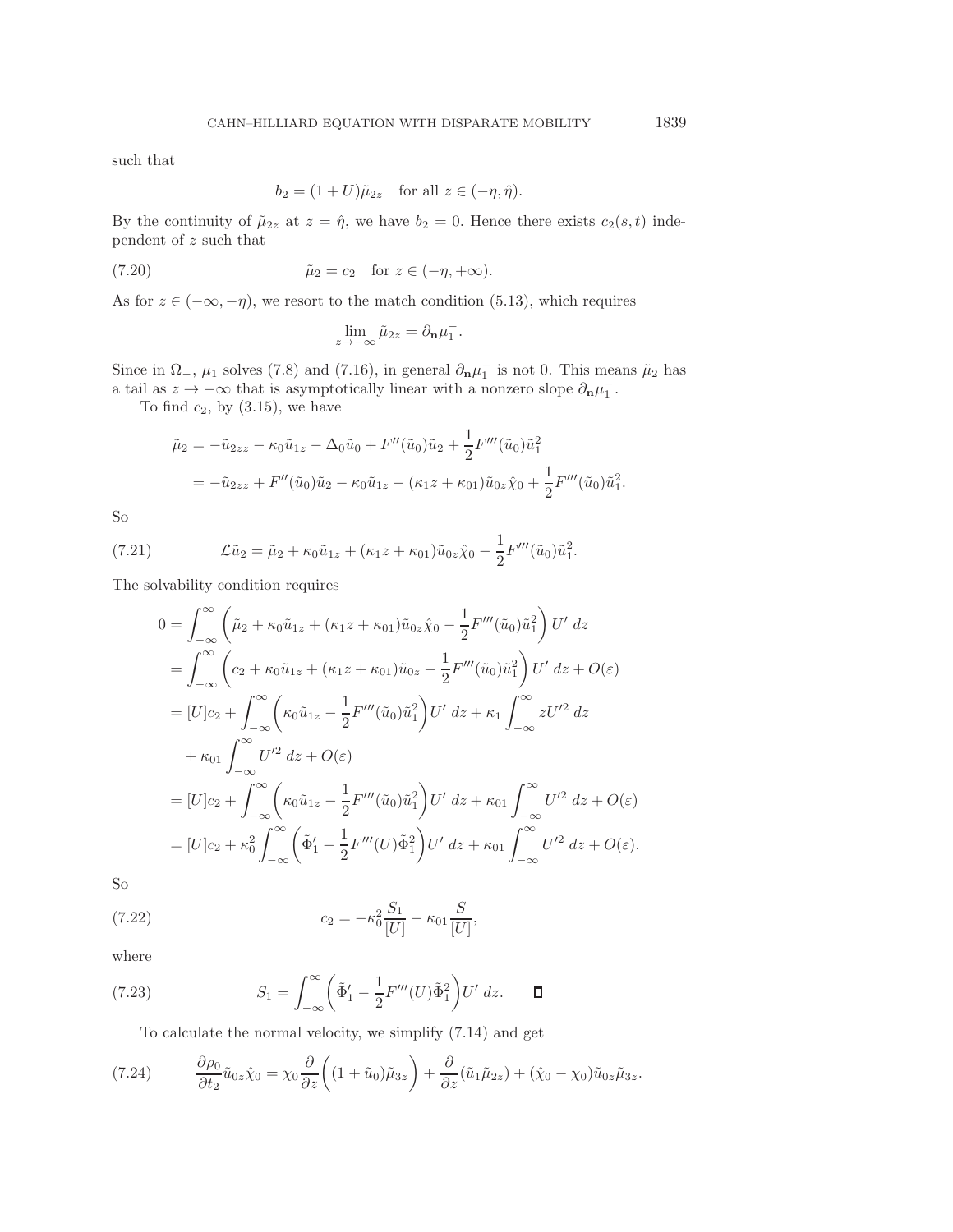Integrating from  $-\infty$  to  $+\infty$ , we have

$$
\frac{\partial \rho_0}{\partial t_2}([U] + O(\varepsilon)) = \lim_{z \to +\infty} (2\tilde{\mu}_{3z} + \tilde{u}_1 \tilde{\mu}_{2z}) - \lim_{z \to -\infty} \tilde{u}_1 \tilde{\mu}_{2z} + O(\varepsilon)
$$
\n
$$
= 2\partial_{\mathbf{n}}\mu_2^+ - u_1^- \partial_{\mathbf{n}}\mu_1^- + O(\varepsilon).
$$
\n(7.25)

So

(7.26) 
$$
V = -\frac{\partial \rho_0}{\partial t_2} = -\partial_{\mathbf{n}} \mu_2^+ + \frac{1}{4} u_1^- \partial_{\mathbf{n}} \mu_1^-.
$$

Here we use  $u_1^- = \frac{1}{2}\mu_1^-$ .

∂ρ<sup>0</sup>

**7.3. Sharp interface limit.** Since  $\mu_1$  is constant in  $\omega_+$ , (7.9) becomes

$$
\Delta \mu_2 = 0 \quad \text{in } \omega_+.
$$

By match condition (5.13), (7.17) gives

(7.28) 
$$
\mu_2^+ = -\kappa_0^2 \frac{S_1}{[U]} - \kappa_{01} \frac{S}{[U]} \text{ on } \gamma.
$$

Combined with (7.8), (7.16), and (7.26), the evolution of the interface  $\gamma = \partial \omega_+$  is determined by the following system:

$$
\Delta \mu_2 = 0 \quad \text{in } \omega_+,
$$

(7.30) 
$$
\mu_2^+ = -\kappa_0^2 \frac{S_1}{[U]} - \kappa_{01} \frac{S}{[U]} \quad \text{on } \gamma,
$$

(7.31) 
$$
\nabla \cdot (\mu_1 \nabla \mu_1) = 0 \text{ in } \Omega_-,
$$

(7.32) 
$$
\mu_1 = -\frac{S}{[U]} \kappa_0 \quad \text{on } \gamma,
$$

(7.33) 
$$
V = -\partial_{\mathbf{n}}\mu_2^+ + \frac{1}{4}\mu_1^- \partial_{\mathbf{n}}\mu_1^- \text{ on } \gamma.
$$

**8. Discussion.** We formally derive the sharp interface models for different time scales for the Cahn–Hilliard equation with highly disparate diffusion mobility. In the time scale  $O(\varepsilon^{-1})$  the diffusion process in the phase with constant nonzero mobility dominates, resulting in a one-sided model. In the slower time scale  $O(\varepsilon^{-2})$  a porous medium diffusion process in the phase with degenerate mobility is the dominating mechanism for coarsening. These sharp interface models behave dramatically differently from the Mullins–Sekerka model, which corresponds to the Cahn–Hilliard equation with a mobility that is constant, or the surface diffusion model, which is believed to correspond to the Cahn–Hilliard equation with a mobility that is degenerate in both phases.

The existence of a porous medium diffusion process in the phase with degenerate mobility is nontrivial. Indeed this is the mechanism for the coarsening to occur. The analysis for our model indicates that for the case when the diffusion mobility is degenerate in both phases, porous medium diffusion processes should also exist, as suggested by heuristic arguments in [2]. It should be the combination of surface diffusion and the porous medium diffusion processes in both phases that gives rise to the coarsening phenomenon. The investigation is in progress and will be reported separately.